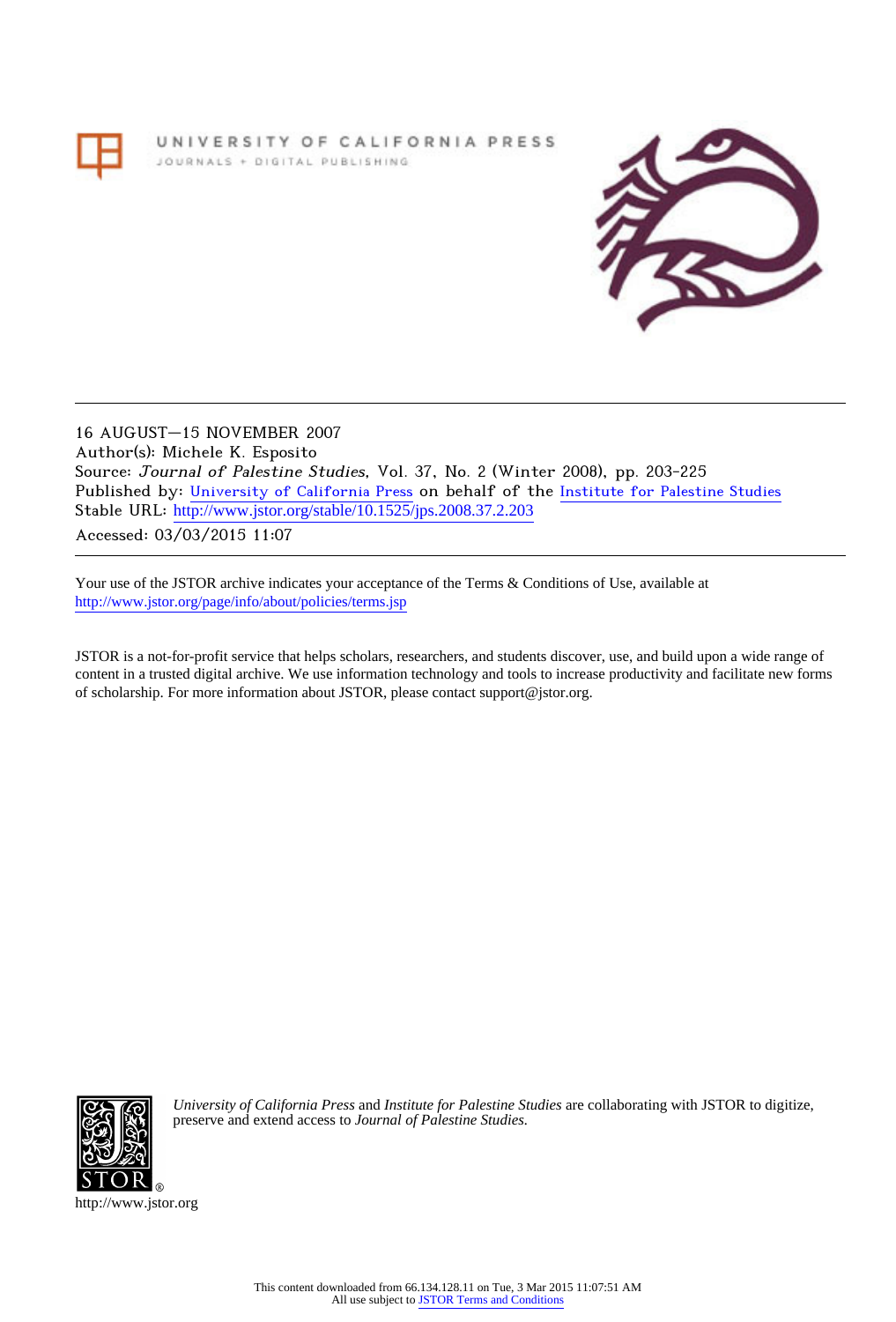# 16 AUGUST–15 NOVEMBER 2007

COMPILED BY MICHELE K. ESPOSITO

*This section is part ninety-six of a chronology begun in* **JPS** 13, no. 3 (Spring 1984). *Chronology dates reflect Eastern Standard Time (EST). For a more comprehensive overview of events related to the al-Aqsa intifada and of regional and international developments related to the peace process, see the Quarterly Update on Conflict and Diplomacy in this issue.*

# **16 AUGUST**

In the West Bank, **Israel Defense Forces (IDF)** soldiers conduct arrest raids, house searches in and around Hebron; patrol in and around Jenin. In Gaza, where Israel has completely sealed borders to all but humanitarian aid since Hamas's 6/15/07 ouster of Fatah (see Quarterly Update), 3 **Hamas** mbrs. are injured when rocket-propelled grenades (RPGs) they are handling explode prematurely. The **Hamas-dominated Executive Support Force (ESF)** detains **pro-Fatah Palestinian Authority (PA) Atty. Gen. Ahmad Mughami** when he returns to Gaza, which he had fled during the 6/07 intra-Palestinian clashes, and orders him to stay away fr. his offices; Mughami refuses to resign, is released. (NYT 8/17; OCHA 8/22; PCHR 8/23)

#### **17 AUGUST**

In Gaza, **Palestinians** begin experiencing longer blackouts resulting fr. fuel shortages since Israel closed the Nahal Oz pipeline on 8/15. **Hamas volunteers** undertake a clean-up campaign in Khan Yunis, where municipal sanitation workers have been on strike over salary issues. The **IDF** makes an air strike on an **Islamic Jihad** rocketlaunching site nr. Bayt Lahiya in n. Gaza, causing no injuries. A 10-yr.-old Palestinian boy is injured when a Palestinian **rocket** fired fr. Gaza toward Israel hits a Palestinian home nr. Bayt Hanun, nr. the n. Gaza border. In the West Bank, the **IDF** kills **2 Islamic Jihad mbrs.** in an exchange of fire nr. Jenin; sends troops into Kafr Dan nr. Jenin to patrol, firing on stone-throwing youths who confront them, killing a **14-yr.-old Palestinian boy**, prompting an exchange of gunfire with Palestinian resistance mbrs.

that leaves **1 armed Palestinian** dead, 7 Palestinians wounded; conducts arrest raids, house searches in and around Nablus (firing on residential areas, wounding a Palestinian woman in her home), in Qalqilya, nr. Hebron; fires rubber-coated steel bullets, percussion grenades, tear gas at Palestinian, Israeli, international activists taking part in the weekly nonviolent demonstration against the **separation wall** in Bil'in, injuring 5. (BBC 8/17; NYT 8/19; OCHA 8/22; PCHR 8/23)

# **18 AUGUST**

**IDF** troops on the central Gaza border fire on 3 unarmed Palestinians attempting to sneak into Israel to find work, killing **1 Palestinian**, arresting 2. In the West Bank, the **IDF** conducts arrest raids, house searches nr. Bethlehem; patrols in Nablus and neighboring 'Ayn Bayt al-Ma'a refugee camp (r.c.). A 13-yr.-old Palestinian boy is injured by unexploded **IDF** ordnance (UXO) nr. Tubas. (OCHA 8/22; PCHR 8/23)

# **19 AUGUST**

In Gaza, the **IDF** sends tanks, bulldozers into al-Bureij r.c. to level land, sparking an exchange of gunfire that leaves 1 Palestinian bystander wounded. **Israel** authorizes the Nahal Oz fuel pipeline to reopen, but the **European Union (EU)**, which underwrites PA fuel imports, suspends payments for fuel supplies until it receives assurances that the **Hamas** government in Gaza will not receive tax revenues fr. the sale of electricity produced with the fuel imports. In the West Bank, the **IDF** conducts arrest raids, house searches nr. Jenin and in Bethlehem, Qalqilya, Tulkarm; patrols in al-Yamun nr. Jenin. In Gaza, **unidentified gunmen** raid **Fatah**'s Dayr al-Balah offices, confiscating

*Journal of Palestine Studies* Vol. XXXVII, No. 2 (Winter 2008), pp. 203–225, ISSN 0377-919X, electronic ISSN 1533-8614<br>© 2008 by the Institute for Palestine Studies. All rights reserved. Please direct all requests for pe to photocopy or reproduce article content through the University of California Press's Rights and Permissions website, at http://www.ucpressjournals.com/reprintInfo.asp. DOI: jps.2008.XXXVII.2.203.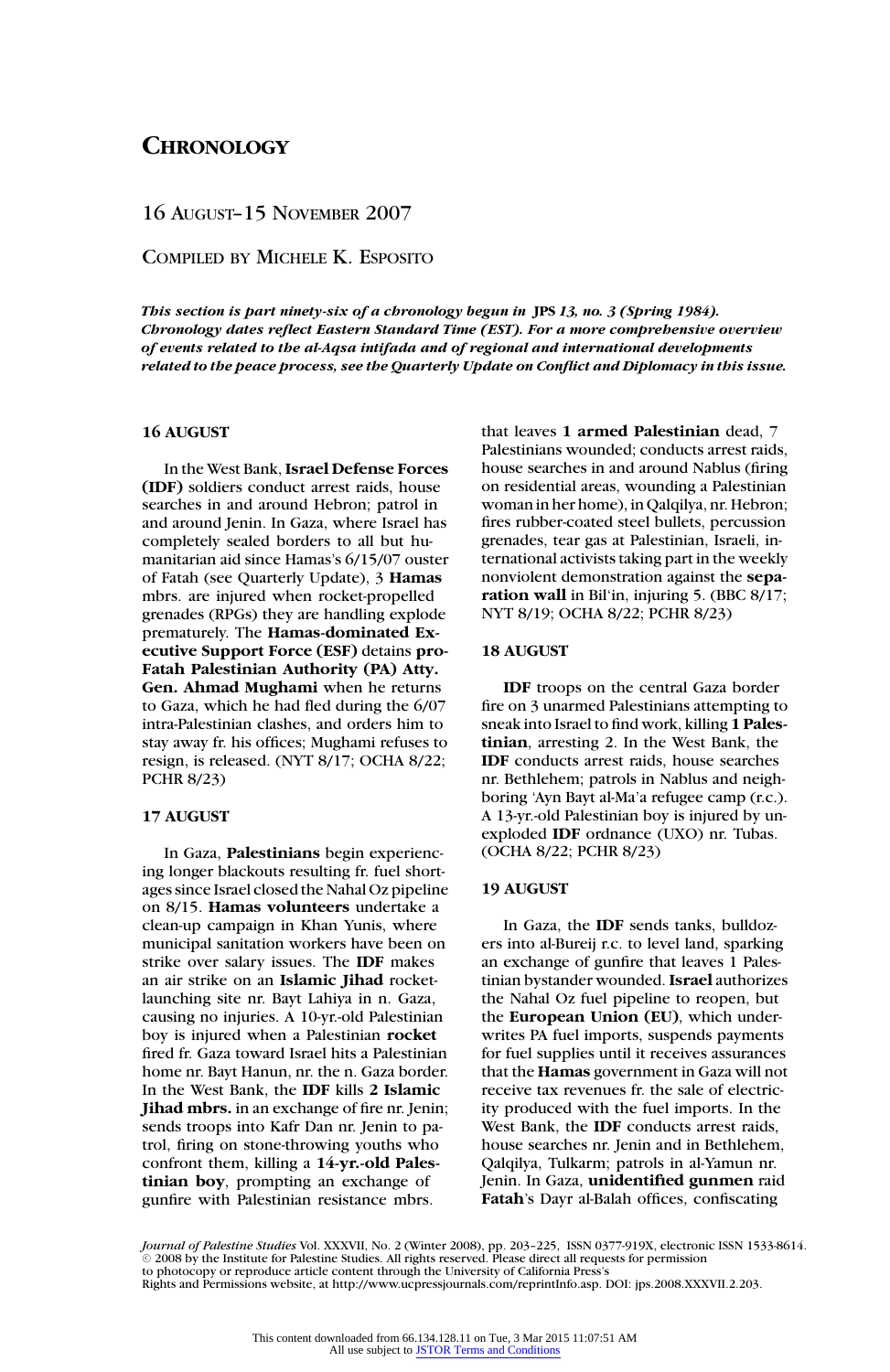computers, documents. (NYT 8/19; OCHA 8/22; PCHR 8/23)

# **20 AUGUST**

The **IDF** shells a car driving nr. al-Bureij r.c., assassinating **2 ESF officers** (Muhammad Abu 'Arab, Ali Baroud) and **4 Hamas mbrs.** (Ismail Abu Abda, 'Abid Abu Hilu, Ahmad al-Qrainawi, Muhammad al-Qrainawi), wounding 1 bystander; sends troops into Abasan nr. Khan Yunis, bulldozing land, firing on residential areas, wounding 1 Palestinian. An **Islamic Jihad** mbr. is injured when explosives he is handling detonate prematurely. **Gaza's sole power plant**, which produces 25% of Gaza's electricity, shuts down after depleting its fuel reserves (see 8/19; 70% of Gaza's electricity is provided by Israel, 5% by Egypt). In the West Bank, the **IDF** conducts arrest raids, house searches in and around Nablus and nr. Bethlehem, Hebron, Jenin, Ramallah, Tulkarm; fires on stone-throwing Palestinian youths outside 'Ayn Bayt al-Ma'a r.c., wounding 2; later patrols in 'Ayn Bayt al-Ma'a, exchanging fire with local gunmen, killing **1 armed Palestinian**. (HA, NYT 8/21; OCHA, WP 8/22; PCHR 8/23)

# **21 AUGUST**

In Gaza, the **IDF** makes an air strike on a group of armed Islamic Jihad mbrs. nr. the n. Gaza border fence, killing **3 Islamic Jihad mbrs.**; makes an air strike on 2 Hamas mbrs. nr. the border barrier e. of Gaza City, killing **1 Hamas mbr.**, wounding 1; makes an air strike on an Islamic Jihad training site nr. Rafah, wounding 1 Islamic Jihad mbr.; fires a tank shell at **2 Palestinian children** (ages 9, 12) nr. a site previously used to launch rockets, killing them (the IDF claims that militants often use children to retrieve rocket launchers, so they were a viable target). **Palestinians** fire 3 **rockets** fr. Gaza into Israel, causing light damage but no injuries. In Bayt Hanun, a Palestinian is injured when explosives he is handling detonate prematurely. **Hamas** takes over management of the Rafah Labor Association, formerly headed by **Fatah**. (OCHA,WP 8/22; PCHR 8/23)

# **22 AUGUST**

Fuel imports to Gaza resume for the 1st time since 8/15 after the **EU** receives assurances that **Hamas** will not benefit fr. electricity sales. The **IDF** bulldozes Palestinian land along the Gaza border e. of Jabaliya r.c. to improve lines of sight. The **Israeli navy** fires on Palestinian fishing boats off the Rafah coast, damaging 10 boats, arresting 8 fishermen, forcing others to return to shore. In the West Bank, the **IDF** demolishes a **Palestinian home** nr. Salfit; patrols in Jenin town and r.c.; conducts arrest raids, house searches in and around Hebron, in 'Ayn Bayt al-Ma'a r.c. (3 IDF soldiers are wounded in an exchange of fire with armed Palestinians). (PCHR 8/23; OCHA 8/29; PCHR 8/30)

#### **23 AUGUST**

Overnight, the **IDF** makes an incursion into Khuza'a nr. Khan Yunis, storming houses, occupying homes and a school as observation posts, clashing with and calling in air strikes on armed Palestinians who confront them (wounding at least 6 Palestinians, including 2 civilians), bulldozing 6 dunams (d.;  $4 d = 1$  acre) of Palestinian land, detaining 5 Palestinians (4 of whom are released later in the day). During the day, **IDF** troops on the Gaza border fire a surface-tosurface missile into Gaza at a group of Hamas mbrs., killing **1 Hamas mbr.**, wounding 1. **Islamic Jihad** mbrs. fire an RPG at an IDF patrol on the Gaza border nr. Dayr al-Balah, causing no damage or injuries. Nr. Gaza City, **1 Hamas mbr.** is killed, another wounded when a roadside bomb they are planting explodes prematurely. In 2 separate incidents in Hebron, **Jewish settlers** attack, vandalize Palestinian homes. In Wadi al-Juz in East Jerusalem, the **IDF** raids a home where some 25 Israeli Palestinian religious figures, including **Islamic Movement head Shaykh Raed Salah**, are having a dinner, ordering the group to disband because they are holding an "illegal meeting"; when the group refuses, the IDF fires percussion grenades into the home, injuring 4. (REU 8/23; OCHA 8/29; PCHR 8/30)

# **24 AUGUST**

In Gaza, the **IDF** fatally shoots **2 armed Palestinians** on the border nr. Jabaliya; sends troops into al-Shuka nr. Rafah to bulldoze 6 d. of agricultural land nr. the Gaza airport; bulldozes Palestinian land along the border fence n. of Bayt Lahiya. In the West Bank, the **IDF** sends undercover units into Sa'ida nr. Tulkarm to raid 2 Palestinian homes, mortally shooting **Islamic Jihad cmdr. Tariq Milhem** in an exchange of fire,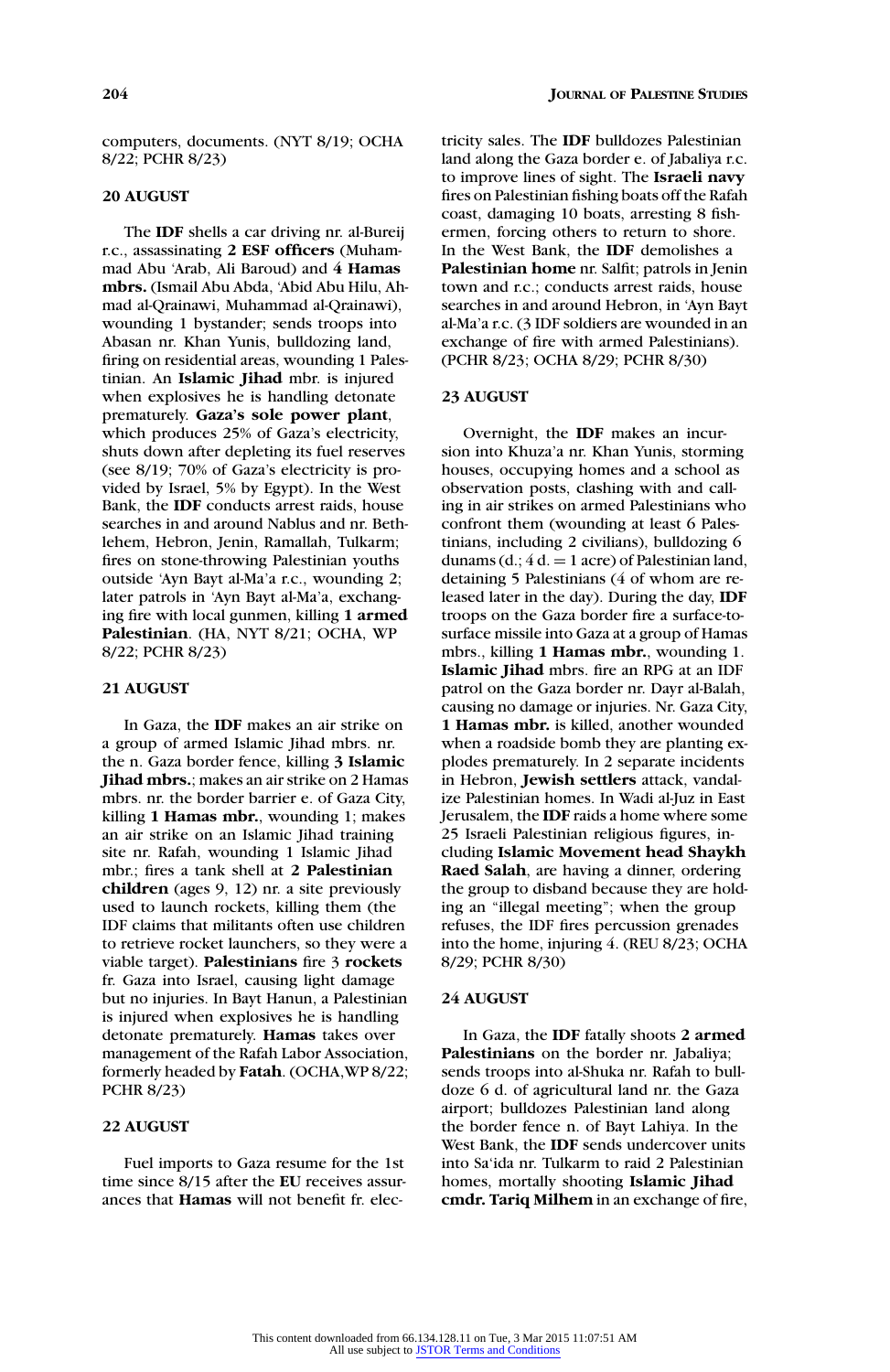allowing him to bleed to death over 2 hrs., also fatally shooting his **11-yr.-old brother**, wounding 2 other family mbrs. In the West Bank, the **IDF** patrols in, fires on residential areas of Balata r.c. nr. Nablus, wounding 1 Palestinian woman; conducts house searches in 'Ayn Bayt al-Ma'a; fires rubber-coated steel bullets, percussion grenades, tear gas at Palestinian, Israeli, international activists taking part in the weekly nonviolent demonstration against the **separation wall** in Bil'in, injuring 2. **Jewish settlers** fire on a Palestinian wedding party nr. Nablus, wounding 2 Palestinians. **Jewish settlers** in Hebron assault an 11-yr.-old Palestinian boy riding his bike, breaking his arm. Meanwhile, **500 Fatah mbrs.** hold an unauthorized protest against the **Hamas-led government** outside the main security headquarters in Gaza City, throwing stones at **ESF** officers guarding the building, who fire into the air and beat back the demonstrators, injuring 15. Separately in Gaza City, **ESF** officers raid a wedding to halt celebratory gunfire, scuffling with guests, beating and injuring 1 Palestinian. (WT 8/25; OCHA 8/29; PCHR 8/30)

Under a temporary cease-fire brokered by the **Palestinian Clerics Association** btwn. the **Lebanese army** and **Fatah al-Islam (FI)** militants who have been fighting in and around the Palestinian refugee camp of Nahr al-Barid nr. Tripoli since 5/07 (see Quarterly Update), army soldiers escort the remaining **families of FI mbrs.** (22 women, 41 children) out of the r.c. in anticipation of a final assault. The army estimates that 70 FI mbrs. are left in the camp and are refusing to surrender. (NYT, WT 8/25)

# **25 AUGUST**

In Gaza, **2 armed Palestinians** representing the **Fatah-linked al-Aqsa Martyrs Brigade (AMB)** and the **Popular Resistance Comms. (PRCs**; an umbrella group including mbrs. of all factions) infiltrate the Israeli border, open fire with automatic weapons at the IDF post at Erez crossing, lightly wounding 2 soldiers before being shot dead. The **IDF** directs heavy machine gun fire at Palestinian homes in al-Shuka, makes several air strikes on the area during the day, wounding 1 Palestinian. **Hamas** mbrs. detonate a roadside bomb under an **IDF** vehicle patrolling the Gaza border nr. al-Shuka, causing no injuries. In the West Bank, the **IDF** sends undercover units into Jenin in cars with Palestinian license plates, ambushing and assassinating **Islamic Jihad mbrs.**

**Ala' Sorour and Mustafa Atiq**, wounding 3 other Islamic Jihad mbrs.; conducts arrest raids, house searches in and around Jenin town and r.c., nr. Hebron. **Jewish settlers** fr. Kiryat Arba in Hebron attack a Palestinian home in an area previously targeted by settlers for confiscation. The **IDF** forcibly removes some **100 Jewish settlers** who reoccupied the vacant Homesh settlement site earlier in the day. (IFM, WT 8/26; OCHA 8/29; PCHR 8/30)

#### **26 AUGUST**

In Gaza, the **IDF** makes an air strike on a suspected rocket-launching site nr. Bayt Hanun, causing no injuries. The **UNRWA** appeals to **Israel** to allow 5 truckloads of paper into Gaza so that textbooks may be printed for students, who resume classes on 9/1, arguing that the paper constitutes humanitarian aid; **Israel** refuses, saying the paper might be used to print books "with Hamas ideology . . . or for other propagandist endeavors." UNRWA also argues that Israel should resume imports of construction materials to Gaza for homes, schools, other infrastructure projects, the deterioration of which constitutes a public health concern. In the West Bank, the **IDF** conducts house searches in Nablus and neighboring Askar r.c. A **Jewish settler** in Hebron injures a Palestinian woman in a deliberate hit-and-run incident. The Palestinian **Union of Medical Professions** in Gaza announces a work slowdown, with mbrs. working only btwn. 8:00 A.M. and 11:00 A.M., to protest the Hamas acting government's replacement of senior health officials at several clinics and hospitals (see Quarterly Update in *JPS* 145). (UNIS 8/27; OCHA 8/29; PCHR 8/30; OCHA 9/13) Clashes with **FI** in Nahr al-Barid r.c. leave

**3 Lebanese soldiers** dead. (WP 8/27)

# **27 AUGUST**

**IDF** troops stationed on the Gaza border fatally shoot a **Palestinian shepherd** who strays nr. the border fence nr. Juhur al-Dik; troops conduct bulldozing operations in the area. The **IDF** makes an air strike on a suspected rocket-launching site nr. Bayt Hanun, causing no injuries. The **Israeli navy** fires on Palestinian fishing vessels off the Bayt Lahiya coast, forcing them to return to shore. In the West Bank, the **IDF** arrests Palestinian Awad Abu Suway, head of a Bethlehem group that organizes local nonviolent protests against the **separation**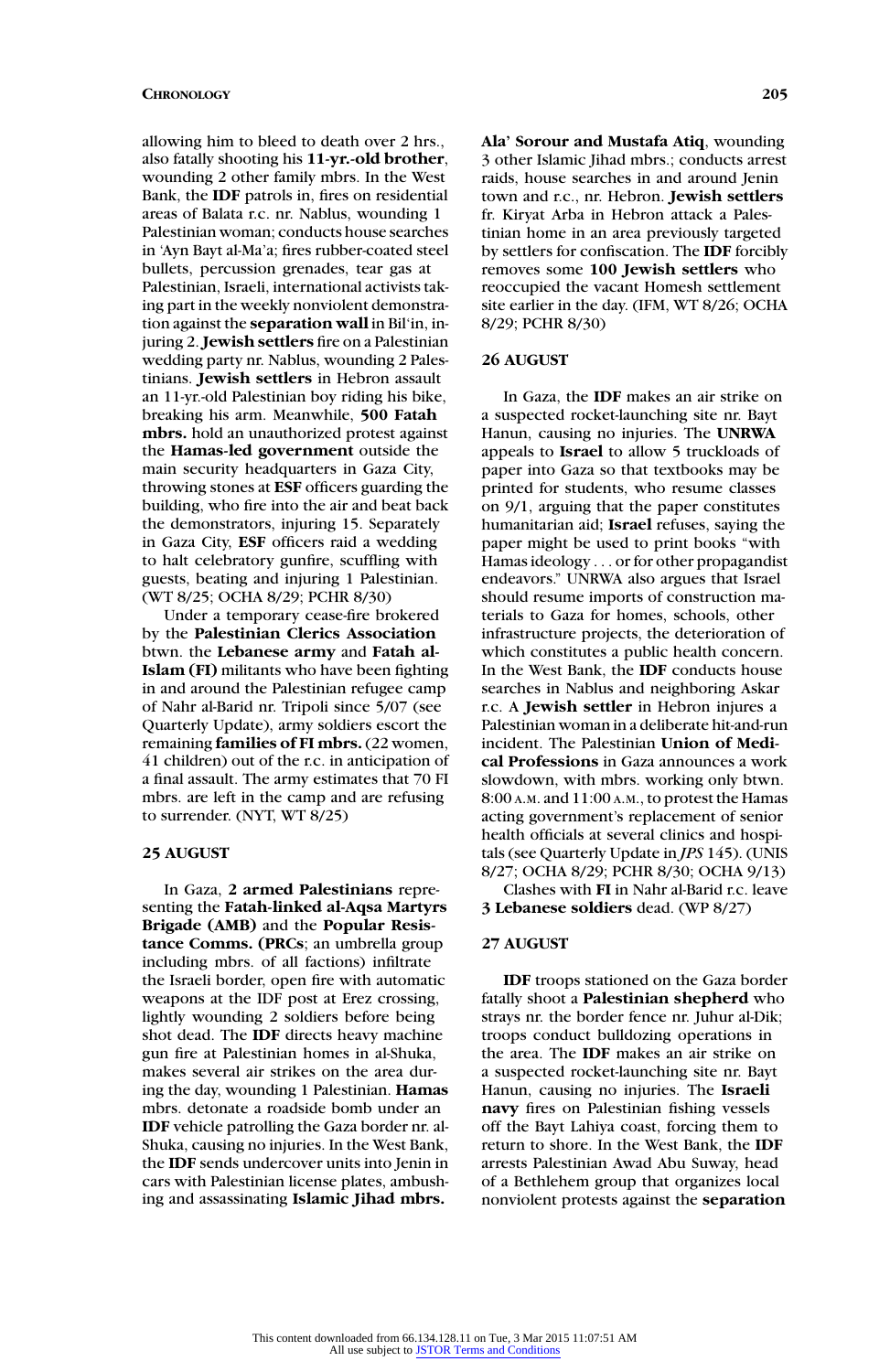**wall**, and his 65-yr.-old father; conducts arrest raids, house searches in and around Jenin town and r.c. and in Hebron, Nablus, and neighboring Balata r.c. **PA police** rescue an **IDF soldier** who mistakenly drives into Jenin and is surrounded by an angry mob; police safely turn over the soldier to the IDF, but the crowd burns his vehicle; **Israel** praises the PA police, saying their actions are a sign of **PA Pres. Mahmud Abbas**'s growing authority. A **Palestinian** civilian injured in an 8/14 **IDF** air strike on Khan Yunis dies. (AP 8/27; WP 8/28; OCHA 8/29; PCHR 8/30)

### **28 AUGUST**

**IDF** troops on the Gaza border, shoot, wound, detain, and transport to Israel a mentally handicapped Palestinian who strays nr. the border barrier nr. Jabaliya. The **IDF** makes an incursion into Abu Safiyya nr. Bayt Hanun, searching homes, arresting 12 Palestinians. **Palestinians** fire a **rocket** fr. Gaza into Israel, hitting a home, injuring 1 Israeli. In the West Bank, the **IDF** conducts arrest raids, house searches in Qalqilya, firing on stone-throwing Palestinians who confront them, injuring 14 (including 9 children). Meanwhile, armed clashes erupt in Khan Yunis when **ESF** officers attempt to arrest a wanted **Fatah** mbr., leaving 17 Palestinians injured. **Hamas** closes 4 private medical clinics in Gaza that were adhering to a Fatah work slowdown. In Nablus, **suspected Fatah mbrs.** kidnap, beat, release a **Hamas mbr.** (WT 8/29; IFM 8/29; OCHA 8/29; PCHR 8/30)

# **29 AUGUST**

The **IDF** launches air strikes on 5 rocketlaunching sites in nr. Bayt Hanun, killing **3 Palestinian children** (ages 8–12); Israel says it hit viable targets, claiming that **Hamas** was using the children to "adjust" the launchers, states its "sorrow for the cynical use the terror organizations make of the active participation of teenagers in terror attacks"; relatives of the children say they were playing in the vicinity of an **Islamic Jihad** launcher. The **Israeli navy** fires on Palestinian fishing boats off the coast of Rafah, forcing them to return to shore. **Palestinians** fire 1 rocket fr. Gaza into Israel, causing no damage or injuries. Nr. Gaza City, a **Palestinian** dies when a roadside bomb he is planting explodes prematurely. In the West Bank, the **IDF** demolishes 6 **Palestinian homes**

in Qalqilya; conducts arrest raids, house searches in and around Nablus, in Bethlehem. Meanwhile, **AMB mbrs.** in Ramallah fire on the car of a **Hamas-affiliated municipal council mbr.**, causing damage but no injuries. A **Hamas mbr.** dies of injuries received in an 8/23 IDF missile attack on Gaza. (AP, IFM, YA 8/29; NYT, PCHR, WP 8/30; OCHA 9/5; PCHR 9/6; NYT 9/26)

#### **30 AUGUST**

**IDF** troops on the n. Gaza border fire a surface-to-surface missile into Gaza for unclear reasons, causing no damage or injuries. The **Israeli navy** fires on Palestinian fishing boats off the coast of Bayt Lahiya, forcing them to return to shore. **Palestinians** fire a **rocket** fr. Gaza into Israel, lightly injuring 3 Israelis. In the West Bank, the **IDF** conducts arrest raids, house searches in Jericho (very rare), nr. Tulkarm; patrols in the Old City of Nablus, clashing with Palestinian gunmen, leaving 1 AMB mbr. wounded. (OCHA 9/5; PCHR 9/6)

### **31 AUGUST**

The **IDF** admits that 3 Palestinian children killed in an 8/29 strike on Bayt Hanun were playing tag, not retrieving a rocket launcher. In the West Bank, the **IDF** conducts arrest raids, house searches nr. Hebron; fires on stone-throwing Palestinian youths outside al-Arub r.c. nr. Hebron, wounding a 7-yr.-old boy; fires rubber-coated steel bullets, percussion grenades, tear gas at Palestinian, Israeli, international activists taking part in the weekly nonviolent demonstration against the **separation wall** in Bil'in, injuring 8 (similar demonstrations are held without incident in al-Walaja and Um Salamuna nr. Bethlehem). **Jewish settlers** fr. Givat Havat and Kiryat Arba in Hebron beat a Palestinian farmer working his land btwn. the 2 settlements. The **IDF** bars Jewish settlers fr. reaching the evacuated Homesh settlement site; settlers set fire to 2 IDF vehicles in protest. The **PA** closes **103 charitable associations** in the West Bank (80% affiliated with **Hamas**) for being "improperly registered" (see Quarterly Update). Responding to a call by **Fatah** to boycott Friday prayers in mosques and begin weekly prayer protests against **Hamas**'s "persecution" of Fatah mbrs. in Gaza, some **5,000 Fatah supporters** hold prayers in a Gaza City park, then stage a march and rally denouncing Hamas, attacking Hamas-controlled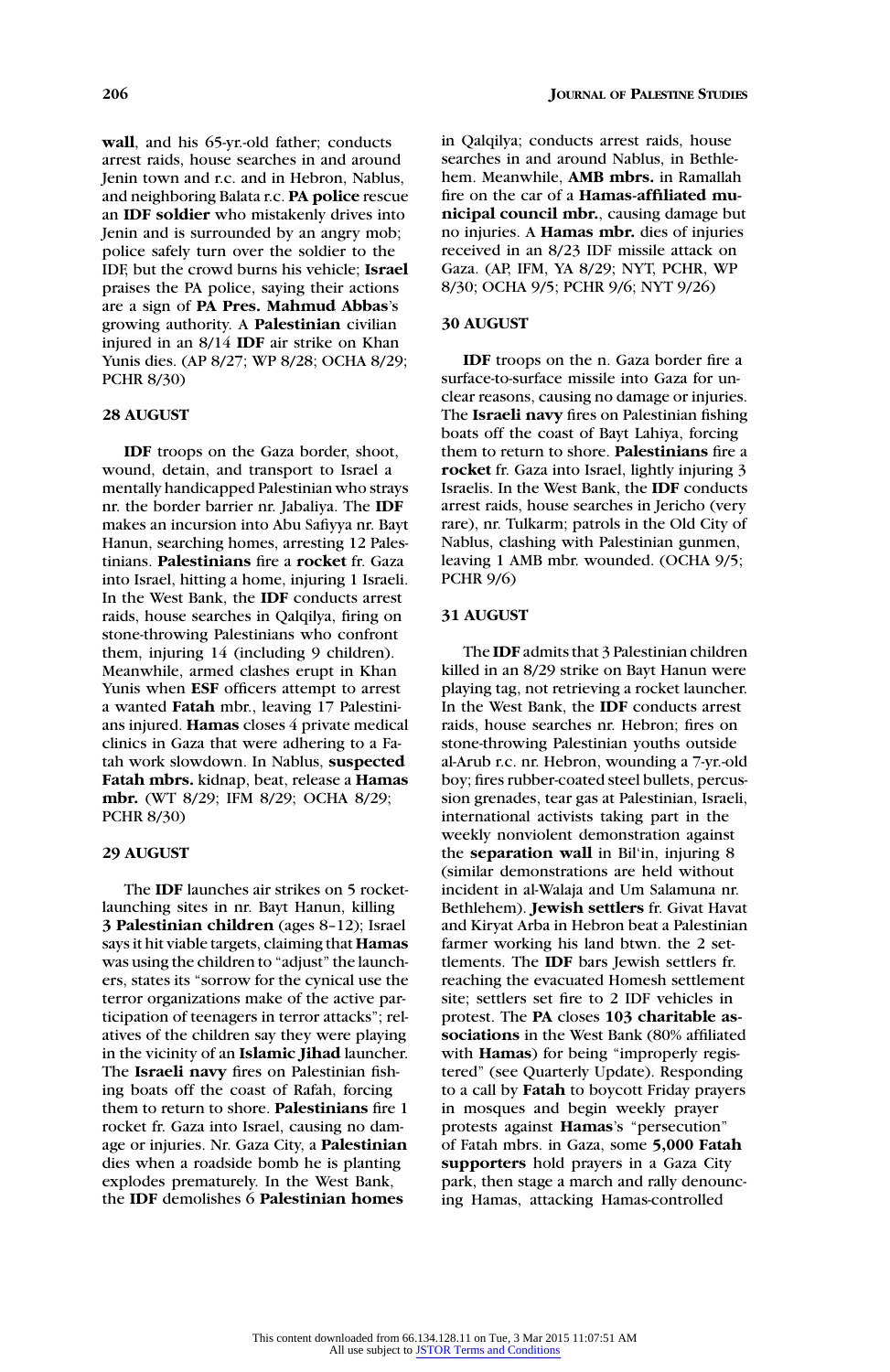buildings with stones, pipe bombs. Some **7,000 Fatah supporters** hold a similar demonstration in Rafah, attacking the home of a prominent **Hamas** mbr. The **ESF** violently disperses both protests, firing into the air, beating demonstrators, and tossing percussion grenades, arresting scores, injuring 10–20 (including 2 journalists), wounding an Egyptian on the Egyptian side of the Rafah border. **Fatah mbrs.** stone an **ESF** patrol in al-Bureij r.c., causing no injuries. (NYT, WP 9/1; OCHA 9/5; PCHR 9/6; Conflicts Forum 10/8)

### **1 SEPTEMBER**

The **IDF** conducts arrest raids, house searches nr. Hebron, in Balata r.c. and Nablus. In Gaza, **1,000s of Hamas supporters** rally at the Rafah border crossing to protest its continued closure by Israel; when the demonstrators attempt to break through the Rafah crossing to reach Egypt, **ESF mbrs.** fire into the air to disperse the crowd, killing **1 Palestinian teenager**, wounding several. In Gaza City, a bomb destroys an **ESF** vehicle parked outside the home of a senior ESF cmdr., causing no injuries; Hamas blames **Fatah**, which denies involvement. (NYT 9/2; OCHA 9/5; PCHR 9/6)

#### **2 SEPTEMBER**

In Gaza, the **IDF** makes an air strike targeting a car in n. Gaza carrying 3 **Islamic Jihad** mbrs. allegedly coming fr. a rocket-launching site, hitting the car after the men escape; sends troops into Bayt Hanun and makes 2 air strikes on agricultural lands in the area, causing no reported injuries, withdrawing troops in the afternoon; makes a helicopter air strike on a **Hamas** training base nr. Dayr al-Balah, missing the target, hitting an open area, causing no damage or injuries. In the West Bank, the **IDF** conducts arrest raids, house searches in and around Nablus, in Hebron and Jenin town and r.c., and nr. Bethlehem, Ramallah, Tulkarm. Meanwhile, in Rafah, the **ESF** attempts to arrest an **Islamic Jihad** mbr. violating the acting Hamas government's ban on carrying weapons in public, sparking an exchange of fire that causes no injuries; the Islamic Jihad mbr. escapes. (NYT 9/4; OCHA 9/5; PCHR 9/6)

After a week of increased **Lebanese army** shelling of Nahr al-Barid and reinforcing of positions surrounding the camp, the remaining **FI** mbrs. holed up in the r.c. make a last-ditch, predawn effort to flee,

clashing with soldiers who kill more than **50 FI mbrs.**, capture 32, and take control of the camp; **5 Lebanese soldiers** are also killed, bringing the toll since the crisis began on 5/20/07 to at least 163 soldiers, 222 FI mbrs., 42 civilians. The army says it must conduct demining operations in the camp before refugees may return; **Lebanese PM Fuad Siniora** vows to repair all damage. (NYT, WP, WT 9/3; WT 9/4, 9/16)

#### **3 SEPTEMBER**

**Islamic Jihad** fires 7 **rockets** fr. Gaza into Israel, causing no damage or injuries although 1 lands nr. a daycare center and school, causing panic; public and government officials call for immediate school closures until the Israeli government takes steps to halt rocket fire; Israeli officials urge cutting water, fuel, and electricity to Gaza or carrying out a massive military strike. In the West Bank, the **IDF** demolishes 4 **Palestinian homes** in and nr. East Jerusalem; conducts arrest raids, house searches in Nablus (targeting **Hamas**; firing on stone-throwing Palestinians who confront them, wounding 9) and nr. Bethlehem, Hebron, Jenin. (NYT, WP, WT 9/4; OCHA 9/5; PCHR 9/6)

The **Lebanese army** continues to search Nahr al-Barid r.c. for fugitive **FI** mbrs., occasionally exchanging gunfire with hold-outs; no casualties are reported. Journalists entering the camp for the 1st time state that "shell blasts honeycombed nearly every building." (WT 9/4)

# **4 SEPTEMBER**

**Israelis** in Sederot close schools, demand government action after **Palestinians** fire 3 more **rockets** fr. Gaza into Israel, causing no damage or injuries. **Egyptian border police** demolish a smuggling tunnel on the Rafah border. In the West Bank, the **IDF** raids, searches several Hamas-run charities in Nablus, confiscating documents, computers and sealing the offices; patrols in, fires on residential areas of 'Azun nr. Qalqilya (also firing on stone-throwing youths who confront them, wounding 2 children, ages 13 and 14), Sa'ir nr. Hebron (seriously wounding 1 Palestinian); conducts arrest raids, house searches in and around Nablus, in Qabatya nr. Jenin and Tulkarm r.c., and nr. Hebron. The **Israeli High Court** rules that the **separation wall** around Bil'in, site of weekly nonviolent protests, must be moved westward to prevent the de facto annexation of more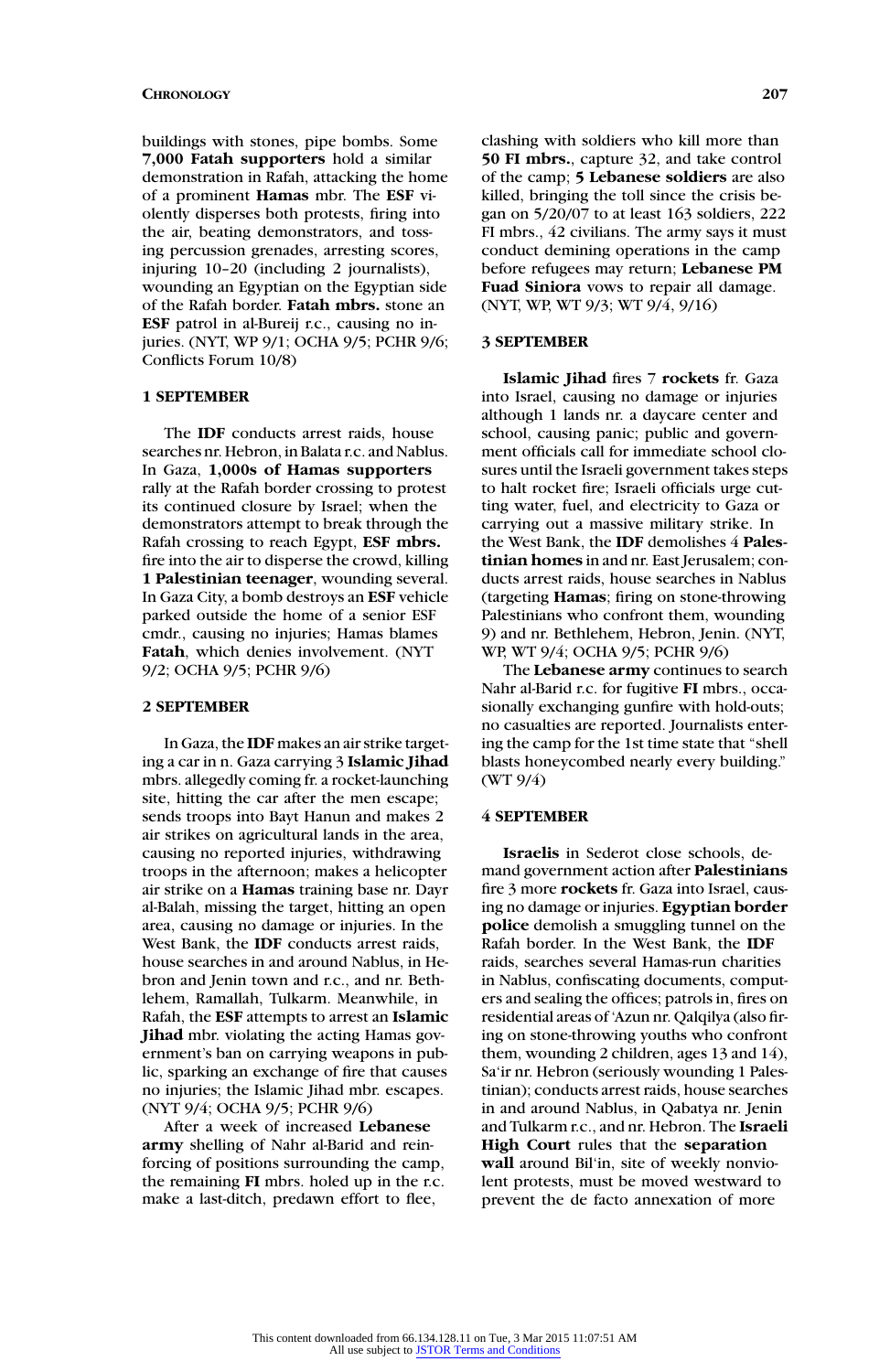than half of the village's agricultural land, rejecting the government's claim that a wide buffer zone was needed to protect nearby **Mod'in Ilit settlement** and determining that the original route took into consideration plans to expand the settlement "as much as possible"; the decision gives the government a "reasonable period of time" to take down and move portions of the wall, which is expected to return 250 acres of land to Bil'in residents. In Gaza City, the previously unheard-of **Security Members Martyrs Brigade** took responsibility for detonating a bomb under the car of a prominent **Hamas** mbr. in Gaza City, causing no injuries; the group is thought to be made up of Fatah security officers still in Gaza who have been underground since Hamas took over in mid-6/07. **Suspected Fatah mbrs.** also fire on an **ESF** patrol, causing no injuries. In Rafah, **ESF** officers fire on **Fatah mbrs.** writing pro-Fatah graffiti, wounding 3. (BBC 9/4; IFM, NYT, OCHA, WP, WT 9/5; PCHR, WT 9/6)

#### **5 SEPTEMBER**

The **IDF** sends troops into n. Gaza, bulldozing Palestinian land and searching for rockets and rocket launchers, reportedly uncovering 4 rockets, 11 launchers; **Palestinians** fire 2 antitank missiles at the troops, causing no damage or injuries. In the West Bank, the **IDF** conducts arrest raids, house searches in Hebron, Nablus (where 3 IDF soldiers are wounded when an explosive device detonates nr. their patrol) and nr. Qalqilya, Tulkarm. (IFM 9/5; PCHR 9/6; OCHA 9/12; PCHR 9/13)

# **6 SEPTEMBER**

Overnight in Gaza, the **IDF** sends troops and tanks, supported by helicopters, into areas around Khan Yunis and al-Qarara, searching and occupying homes, temporarily detaining 150 Palestinians, bulldozing 66 d. of agricultural land, clashing with and shelling local gunmen, killing **4 armed AMB and Hamas mbrs.**; troops withdraw in the afternoon. In central Gaza, **6 Islamic Jihad mbrs.** attempt to break through the border fence to attack an IDF post inside Israel but are shot dead by IDF soldiers. In the West Bank, the **IDF** conducts arrest raids, house searches nr. Tulkarm, in Jenin (firing on residential areas and stone-throwing youths who confront them, wounding 3 children ages 10–13). Some **30,000 Hamas supporters** rally in Gaza City in support of ousted

**PA PM Ismail Haniyeh**. **ESF** officers raid *al-Hadath* press office in al-Bureij r.c., confiscating documents, computers. (BBC 9/6; NYT, WP, WT 9/7; OCHA 9/12; PCHR 9/13)

Overnight, the **IDF** sends at least 5 war planes over **Turkey** and into n. **Syria** to make an air strike on an industrial building under construction in an open area nr. the Euphrates river, causing no injuries. Syria responds with antiaircraft fire, causing no damage. Syria denounces Israel's actions and says it is measuring its response, while **Israeli PM Ehud Olmert**'s office imposes a news blackout. By late in the day, **Israel**, **Syria** issue statements declaring that neither side intends to be drawn into a war. (BBC, REU 9/6; NYT, WP 9/7; WT 9/8; WP 9/13; NYT 9/18; HA 11/22) (see Quarterly Update)

# **7 SEPTEMBER**

Late in the evening, the **IDF** sends undercover units dressed in **ESF** uniforms into Rafah to kidnap and take to Israel **Hamas military cmdr. Mihawish al-Nu'aymat** (also reported as Mohawah al-Qadi), who reportedly has information on captured IDF soldier Gilad Shalit. In the West Bank, the **IDF** conducts arrest raids, house searches in Jenin town and r.c., Qabatya and nr. Hebron; fires rubber-coated steel bullets, percussion grenades, tear gas at Palestinian, Israeli, international activists taking part in the weekly nonviolent demonstration against the **separation wall** in Bil'in, injuring 1. A 13-yr.-old Palestinian boy is injured by **IDF** UXO nr. Nablus. Across Gaza, **Fatah supporters** for a 3d week hold Friday prayers outside in protest against **Hamas**; the **ESF** clashes with demonstrators in al-Bureij r.c., Gaza City, Jabaliya r.c., Khan Yunis, and Rafah, using batons and percussion grenades, leaving a total of 51 Palestinians injured, 20 Fatah mbrs. arrested, 3 journalists temporarily detained; reports differ as to whether the ESF tried to break up peaceful prayer services or only intervened afterward, when Fatah supporters began chanting anti-Hamas slogans and throwing stones at ESF officers. (NYT 9/8; OCHA 9/12; PCHR 9/13)

### **8 SEPTEMBER**

**IDF** troops on the Gaza border e. of Gaza City fatally shoot a **Palestinian teenager** who strays nr. the border fence while hunting birds. **IDF** troops exchange cross-border fire with armed Palestinians nr. Jabaliya r.c., causing no reported injuries. A **Palestinian**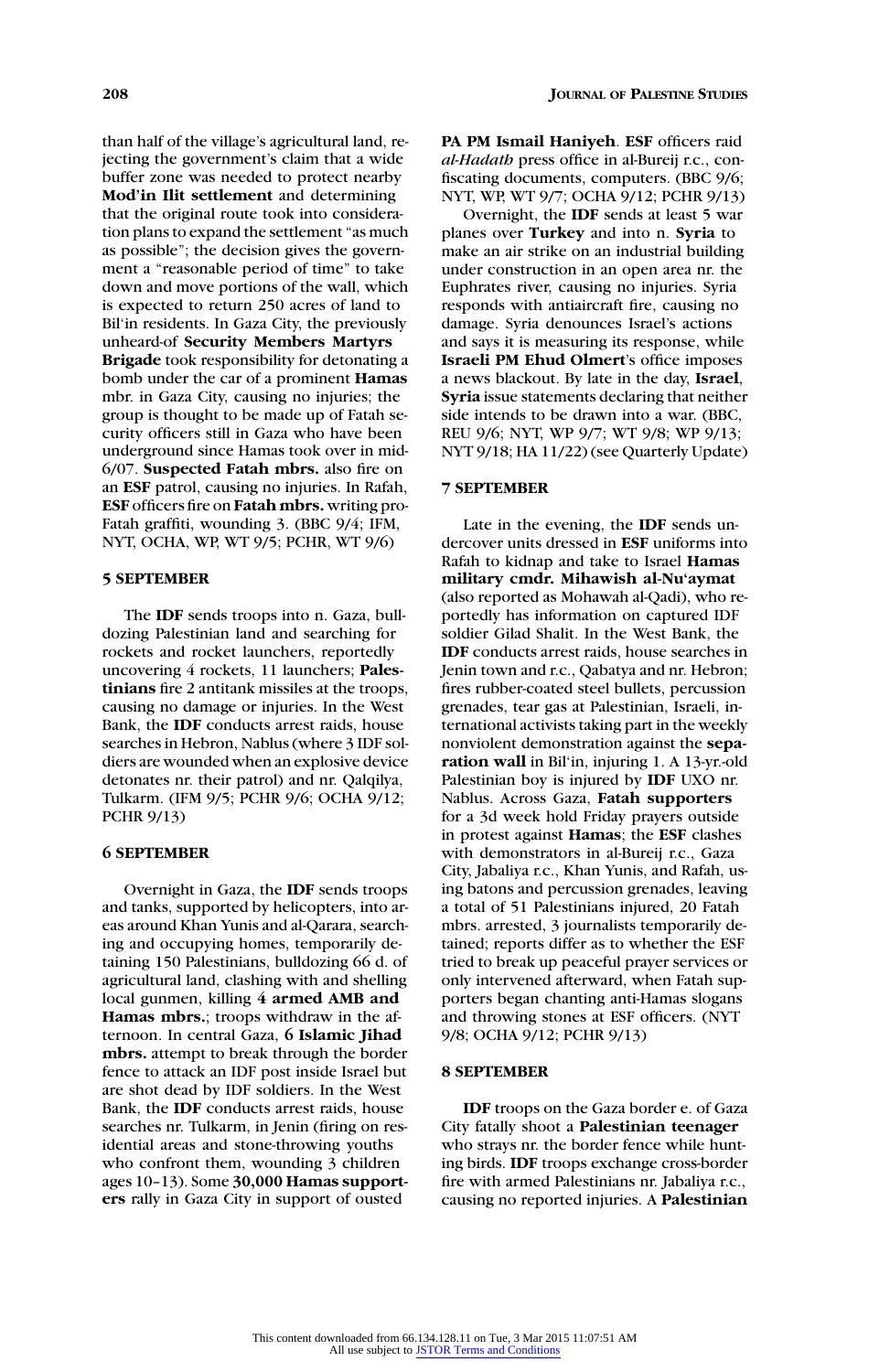is killed when a smuggling tunnel on the Rafah border collapses. In the West Bank, the **IDF** conducts arrest raids, house searches in and around Tulkarm, in Hebron and Nablus, northwest of Jerusalem, and nr. Qalqilya. (OCHA 9/12; PCHR 9/13)

### **9 SEPTEMBER**

In the West Bank, the **IDF** surrounds Hebron's al-Ansar Mosque during evening prayers, photographing and checking the IDs of worshipers as they leave; conducts arrest raids, house searches in 'Ayn Bayt al-Ma'a r.c., Jenin town and r.c., Nablus, Qabatya. The **ESF** raids, searches the homes of several **Fatah** mbrs., beating and injuring 8, detaining 14; 1 wanted Fatah mbr. evades arrest when neighbors stone ESF officers who come to detain him. **PA security forces** violently disperse a demonstration by students at the predominantly **Hamas** Hebron University protesting tuition increases, also beat and detain 2 journalists covering the event; in response, some **100 Hamas mbrs.** burn tires, attack the local PA police station. (OCHA 9/12; PCHR 9/13)

#### **10 SEPTEMBER**

In the West Bank, the **IDF** sends undercover units in a car with Palestinian license plates into 'Ayn Bayt al-Ma'a r.c., shooting, wounding, arresting a **Hamas** mbr.; conducts arrest raids, house searches in and around Hebron, Nablus and in Jenin town and r.c. (firing on stone-throwing youths who confront them, wounding 9, ages 11-16). **Jewish settlers** fr. Avraham Avino in Hebron beat 3 Palestinian children, ages 12– 16. A **13-yr.-old Palestinian** dies of injures sustained during a 9/6 IDF arrest campaign in Jenin. (OCHA 9/12; PCHR 9/13)

# **11 SEPTEMBER**

**Islamic Jihad** and the **PRCs** in n. Gaza take joint responsibility for a predawn **rocket** strike on the IDF's Zikim base nr. the Gaza border that hits a tent full of sleeping soldiers, critically wounding 1, seriously wounding 2, moderately wounding 7, marking the highest casualty toll in a rocket strike to date; another 60 soldiers are lightly injured or treated for shock. The **IDF** responds with air strikes, shelling on suspected rocketlaunching sites in n. Gaza, hitting a home in Bayt Hanun, wounding 4 Palestinian children and an adult. Palestinians retaliate by

firing 7 **mortars** fr. Gaza into Israel, causing no damage or injuries. The **Israeli DMin.** begins drafting an assessment for **DM Ehud Barak** of the impact of cutting water, electricity, fuel services to Gaza. In the West Bank, the **IDF** demolishes 21 agricultural structures in Anata nr. Jerusalem for being too close to the **separation wall** and a settler bypass road; conducts arrest raids, house searches in and around Hebron and Nablus, nr. Jenin and Tulkarm; issues military orders shutting the Ibrahimi Mosque/Tomb of the Patriarchs to Muslims for 5 days during Ramadan so that Jewish settlers may celebrate concurrent Jewish holidays. **Jewish settlers** fr. Avraham Avino, escorted by **IDF** troops, occupy the roof of al-Aqtab Mosque (seized by the IDF in 1994 after the Ibrahimi Mosque/Tomb of the Patriarchs shooting), begin construction on it to expand their outpost. In Jabaliya r.c., **Hamas** mbrs. occupy the home of the Fatah-affiliated PA prisoners' affairs minister, who fled to Ramallah. (IFM, NYT, WP, WT 9/11; NYT, OCHA, WP, WT 9/12; PCHR 9/13; OCHA 10/19)

#### **12 SEPTEMBER**

Overnight, the **IDF** sends troops into Gaza's al-Maghazi r.c. to search homes, question Palestinians, bulldoze 15 d. of olive and guava groves; troops withdraw in the afternoon. In the West Bank, the **IDF** seals border crossings into Israel through 9/16 for Rosh Hashanah; conducts arrest raids, house searches in Hebron. **Suspected Fatah mbrs.** detonate a bomb outside, fire an RPG at an **ESF** post in Gaza City, causing damage but no injuries. (PCHR 9/13; OCHA 9/19; PCHR 9/20)

# **13 SEPTEMBER**

In n. Gaza, the **IDF** makes 2 air strikes targeting a car carrying 4 **Islamic Jihad** mbrs. allegedly en route to fire rockets into Israel, missing the car initially, allowing the men to escape with minor injuries; exchanges fire with **Hamas** mbrs. across the border e. of al-Maghazi r.c., causing no reported injuries. The **Hamas government in Gaza** calls on militant groups to stop firing at border crossings with Israel to ensure the continued flow of humanitarian aid. A 14-yr.-old Palestinian is seriously injured by **IDF** UXO nr. Bayt Lahiya. In the West Bank, the **IDF** conducts arrest raids, house searches in Jenin town and r.c., nr. Hebron. (NYT 9/14; OCHA 9/19; PCHR 9/20)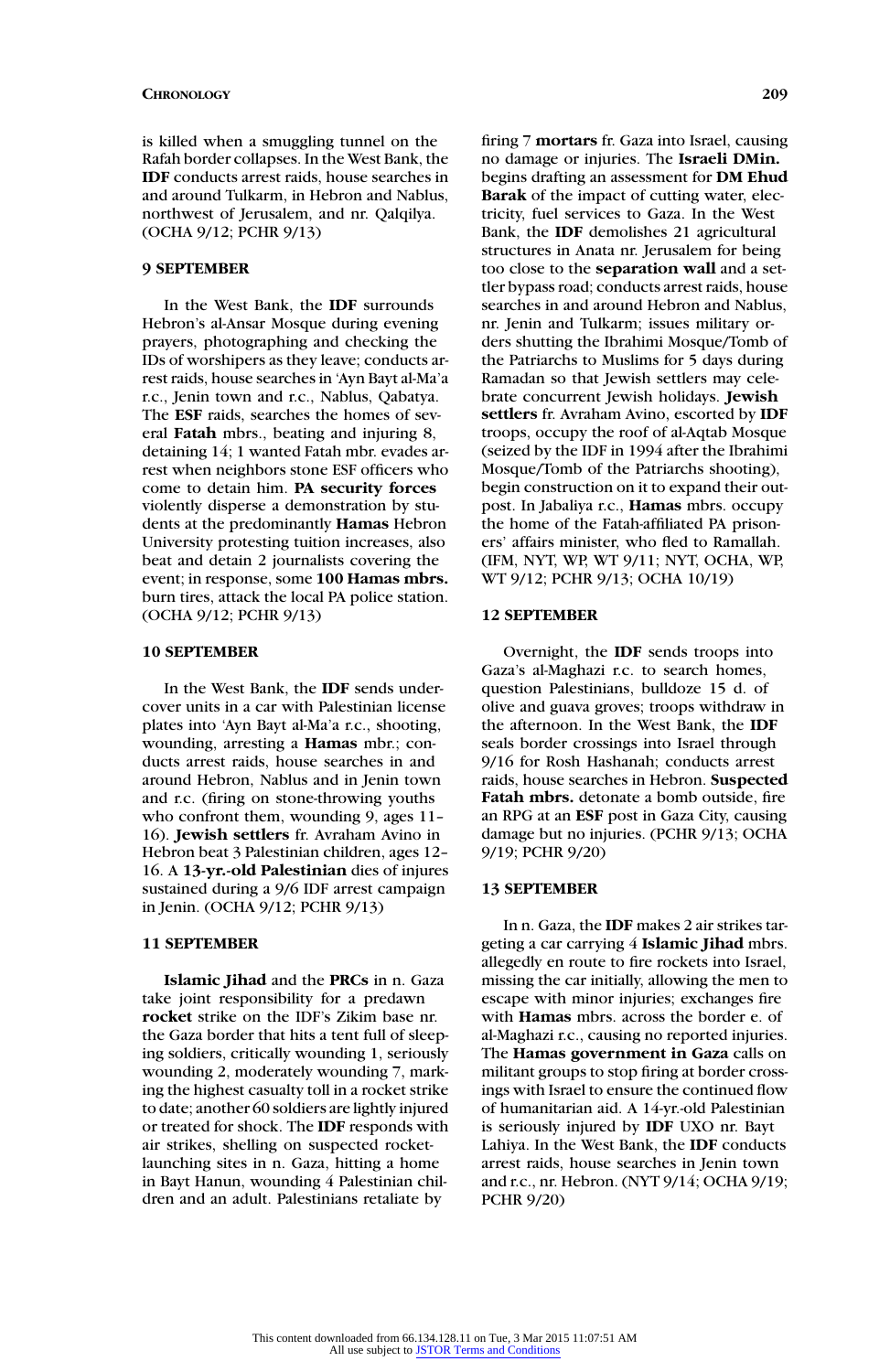### **14 SEPTEMBER**

The **IDF** makes an air strike on a car carrying **Islamic Jihad** mbrs. in Gaza City, missing the target, damaging a house and lightly injuring 1 bystander. **Egyptian border police** demolish a smuggling tunnel on the Rafah border. A Palestinian is injured when explosives he is handling detonate prematurely. In the West Bank, the **IDF** fires rubber-coated steel bullets, percussion grenades, tear gas at Palestinian, Israeli, international activists taking part in the weekly nonviolent demonstration against the **separation wall** in Bil'in (injuring several) and a similar protest at al-Walaja (causing no reported injuries). **Palestinian gunmen** fire on a Jewish settler's vehicle nr. Karnei Shomron settlement nr. Qalqilya, injuring 2 settlers. Having sealed the West Bank border for Rosh Hashanah (see 9/12), the **IDF** allows only Palestinian men over age 60 to enter Jerusalem fr. the West Bank to attend prayers marking the 1st Friday of Ramadan. (OCHA 9/19; PCHR 9/20)

#### **15 SEPTEMBER**

Overnight in Gaza, the **IDF** launches arrest raids, house searches in al-Nazaz nr. Bayt Hanun, firing on residential areas (wounding 1 Palestinian), demolishing 1 **Palestinian home**, damaging 7 others, bulldozing 12 d. of agricultural land, temporarily detaining 7 Palestinians for questioning, withdrawing fr. the area in the evening; sends troops into al-Fakhari in s. Gaza to conduct arrest raids, house searches. **Palestinians** fire several **mortars** at the IDF post at Kerem Shalom crossing, causing no damage or injuries; the IDF responds by firing 2 surface-to-surface missiles at 2 mortar-launching sites, causing no reported injuries. In the West Bank, the **IDF** sends troops into Balata r.c., where they ambush, fatally shoot **wanted AMB mbr. Yusif al-Assi** in an apparent assassination (Assi's name was not included in lists of AMB mbrs. given amnesty by Israel last quarter; see Quarterly Update in *JPS* 145); exchanges fire with Palestinian gunmen in 'Ayn Bayt al-Ma'a and neighboring Nablus, wounding 1 armed Palestinian; conducts arrest raids, house searches in and around Hebron (also presenting a PA security officer with an order to surrender for questioning with Israeli intelligence). A **Jewish settler** in Hebron seriously injures a 7-yr.-old Palestinian boy in

a deliberate hit-and-run. (OCHA 9/19; PCHR 9/20)

### **16 SEPTEMBER**

In Gaza, the **IDF** withdraws troops fr. al-Fakhari, ending an arrest campaign that began on 9/15, temporarily detaining 4 Palestinians, arresting 3 others. An **IDF** tank operating inside Gaza nr. the Sufa crossing triggers a roadside bomb, causing damage but no injuries. **Palestinians** fire 2 **rockets** fr. Gaza into Israel, causing no damage or injuries; the **IDF** dispatches helicopters to fire on the Bayt Hanun launch site, causing no reported injuries. In the West Bank, the **IDF** sends troops into Jabal Juhan nr. Hebron to break up an armed clash between 2 Palestinian clans and impose a curfew, later firing on mbrs. of 1 clan who violate the curfew, killing **1 Palestinian**, wounding 4; sends troops into Ramallah, firing on stonethrowing youths who confront them, mortally wounding a **16-yr.-old Palestinian**, denying access to an ambulance (he subsequently bleeds to death); denies an **ailing Palestinian** with a valid permit for medical treatment permission to cross a checkpoint to reach a Jerusalem hospital, allowing him to die; conducts arrest raids, house searches in al-Arub r.c. nr. Hebron, Bethlehem, Jenin town and r.c. In Rafah, **unidentified assailants** detonate a bomb outside the home of a prominent local **Fatah** mbr., causing damage but no injuries. (OCHA 9/19; PCHR 9/20)

### **17 SEPTEMBER**

In Gaza, an **IDF** tank operating inside Gaza nr. the Nahal Oz crossing triggers a roadside bomb, causing damage but no injuries. **Palestinians** fire 2 RPGs at an **IDF** patrol inside Israel e. of al-Qarara; the **IDF** then sends undercover units, a tank into al-Qarara to search for the assailants, exchanging fire with **Hamas** mbrs.; no injuries are reported. **IDF soldiers**, **Palestinian gunmen** exchange fire across the border nr. the Erez crossing, causing no damage or injuries. **Palestinians** fire 2 **mortars** fr. the Bayt Hanun area toward Israel, but both land inside Palestinian territory, causing no damage or injuries. The **IDF** conducts arrest raids, house searches nr. Hebron, Qalqilya. A **Jewish settler** kills a **14-yr. old Palestinian** in a deliberate hit-and-run nr. Salfit. In Gaza, the Palestinian **Union of Medical Professions** ends the work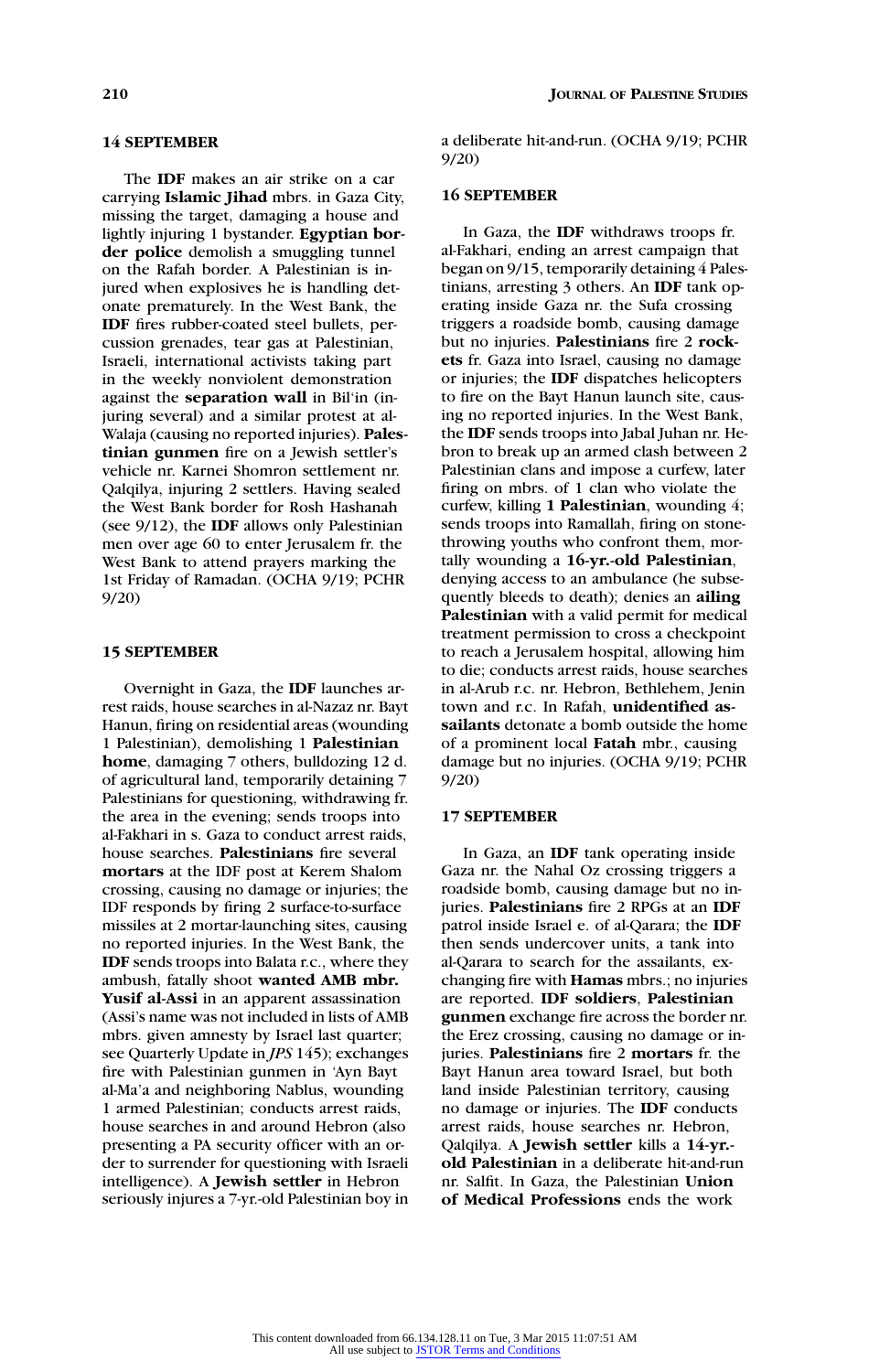slowdown started on 8/26. (OCHA 9/19; PCHR 9/20)

#### **18 SEPTEMBER**

Overnight, the **IDF** makes a major incursion into 'Ayn Bayt al-Ma'a r.c. to arrest **Hamas** and **PFLP** mbrs., imposing a roundthe-clock curfew, firing on residential areas, occupying several homes as military outposts, moving from building to building by breaking through walls (50 homes and 2 shops are damaged by the time the operation ends on 9/21), clashing with local gunmen, leaving **1 armed Palestinian**, **1 IDF soldier** dead. At dawn, Palestinians fr. neighboring Nablus obey calls from local mosques to march to the camp to force a lifting of the siege; when some throw stones at troops, the IDF responds with live fire, mortally wounding a **17-yr.-old Palestinian**, barring ambulances from reaching the scene, allowing him to bleed to death; 4 other Palestinians are wounded. The **IDF** also conducts arrest raids, house searches in and around Bethlehem, nr. Hebron; issues a military order confiscating 523 d. of Palestinian land in al-Khadir and Artas nr. Bethlehem for expansion of Efrat settlement. **Haniyeh** meets with **Islamic Jihad** leaders in Gaza to ask them to halt rocket fire into Israel during Ramadan, which ends ca. 10/13, but no agmt. is reached; **Damascus-based Hamas leader Khalid Mishal** intends to hold similar talks with Islamic Jihad leaders in Syria in the next few days. In Gaza City, **Hamas** and **Islamic Jihad** mbrs. armed with sticks and axes clash when Hamas mbrs. reportedly attempt to take over the Islamic Jihad–run Asqalan Mosque; 3 Palestinians are injured. (NYT, OCHA 9/19; NYT, PCHR 9/20)

**US. Secy. of State Condoleeza Rice** begins the 1st of 3 visits to the region this quarter for talks with Olmert, Abbas in preparation for Bush's proposed fall peace conference, now tentatively set for 11/15 in Washington. She returns to Washington on 9/20. (WP 9/18; WT 9/19; see also IFM, WT 10/17) (see Quarterly Update for details)

#### **19 SEPTEMBER**

**Olmert** convenes his **security cabinet**, which declares Gaza "hostile territory" controlled by a "terrorist organization" (**Hamas**); imposes additional sanctions on Gaza with the stated aim of reducing Palestinian rocket fire, including cutting back fuel and electricity services to the Strip, further

reducing imports to and travel from Gaza. Early in the morning, the **IDF** sends troops into al-Shuka to raid and search homes. The **IDF** also makes an air strike on a **PRC**training camp e. of Bayt Lahiya, causing no injuries. In the West Bank, the **IDF** continues operations in 'Ayn Bayt al-Ma'a for a 2d day, raiding and searching homes, fatally shooting a **mentally handicapped Palestinian** who steps onto his balcony, firing on stone-throwing youths who confront the troops, wounding 8; conducts arrest raids, house searches nr. Tulkarm and in Jenin, Qalqilya, Ramallah. **Jewish settlers** fr. Karmiel settlement nr. Hebron vandalize a nearby, fenced-in crop area planted by local bedouin to feed their herds.**Suspected Fatah mbrs.** fire on an **ESF** patrol nr. Shati' r.c. in Gaza, injuring 2 ESF officers. Nr. Gaza City, the **ESF** intervenes to prevent a group of **Islamic Jihad** mbrs. fr. firing rockets into Israel, sparking an exchange of gunfire that leaves no reported injuries. In Rafah, **unidentified gunmen** shoot, wound a **Hamas** mbr. (IFM 9/19; NYT, PCHR, WP, WT 9/20; NYT 9/22; IFM 9/24; OCHA 9/26; PCHR 9/27)

In Beirut, **unidentified assailants** detonate a car bomb assassinating **Christian Phalange party MP Antoine Ghanem** (the 8th anti-Syrian figure killed in the past 3 yrs.), reducing the governing coalition's parliamentary majority to 67 of 128 seats only 6 days before parliament is to convene to elect a new pres. by simple majority. **Ghanem's bodyguard** and **5 bystanders** are also killed; 56 are wounded (19 seriously). (REU 9/19; NYT, WP, WT 9/20; NYT, WT 9/21) (see Quarterly Update for details)

# **20 SEPTEMBER**

Overnight, the **IDF** escalates operations in Gaza allegedly targeting rocket-launching sites, sending tanks, bulldozers, undercover units into areas of central Gaza, demolishing 14 **Palestinian homes**, leveling 90 d. of olive groves, killing **4 Palestinians** (1 armed man and 2 civilians, including 1 teenager who is hit by shrapnel from a tank, then run over by an IDF bulldozer), arresting 20. The **IDF** continues operations in al-Shuka, arresting 20 Palestinians, partially demolishing 3 Palestinian homes, and bulldozing 11 d. of agricultural land before withdrawing in the evening. The **Israeli navy** fires on Palestinian fishing boats off the Rafah coast, forcing them back to shore. In Nussayrat r.c., **IDF** UXO explodes, causing no damage or injuries. In the West Bank, the **IDF**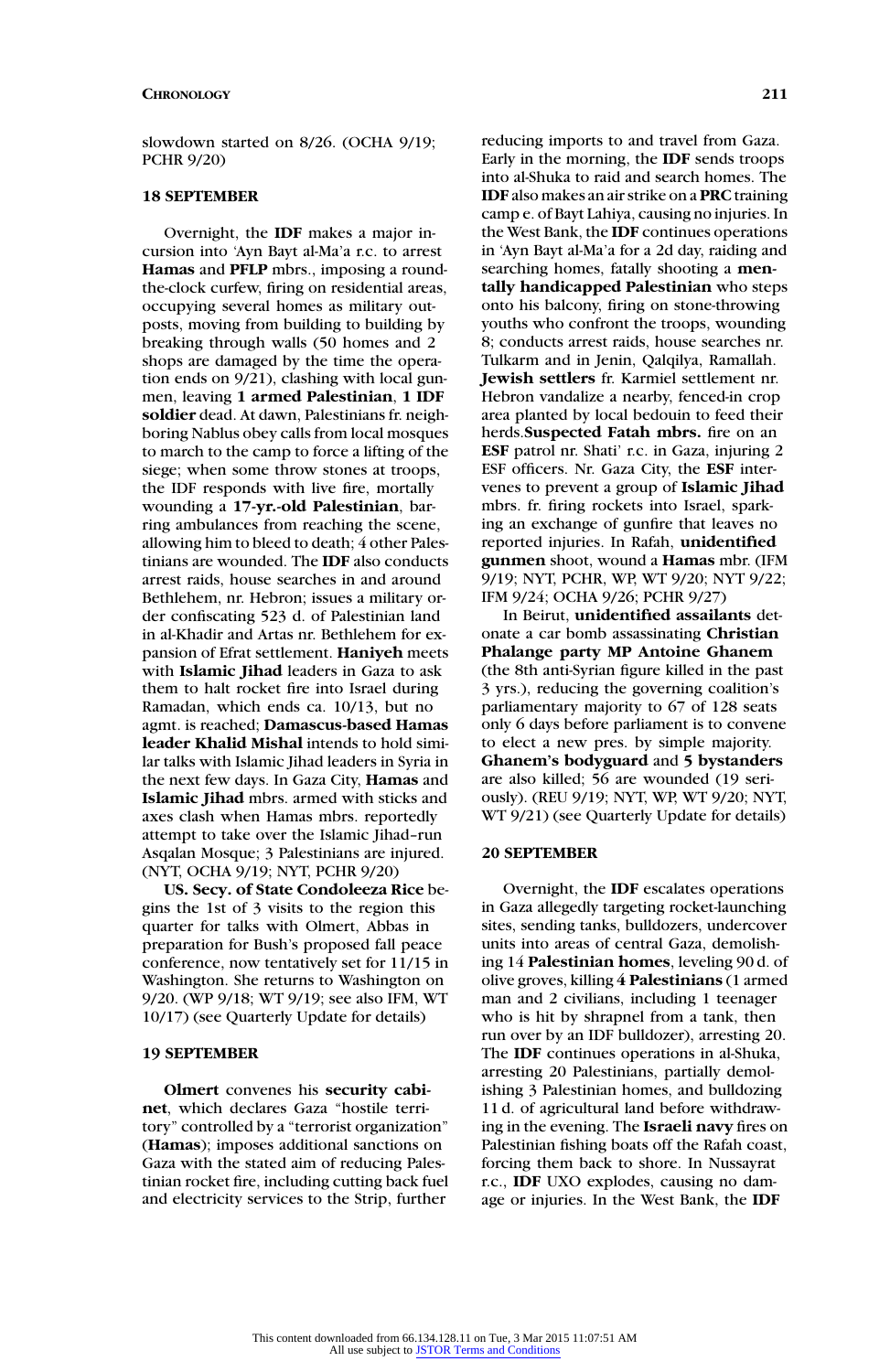continues operations in 'Ayn Bayt al-Ma'a r.c., demolishing 2 **Palestinian homes** and 1 other building, firing on stone-throwing Palestinians who confront them, wounding 12; conducts arrest raids, house searches in Qalqilya, nr. Nablus. Meanwhile, in Gaza, **Haniyeh** meets again (see 9/18) with **Islamic Jihad** and other faction leaders to urge a halt to rocket fire on Israel; no agmt. is reached. (NYT, WP 9/21; OCHA 9/26; PCHR 9/27)

# **21 SEPTEMBER**

**Israel** imposes a 2-day seal on its West Bank border for Yom Kippur. In Gaza, the **IDF** sends troops back into al-Shuka village, raiding and searching homes (reportedly stealing jewelry, money, personal articles from at least 1 residence), arresting 11 Palestinians. Nr. Bayt Lahiya, 4 Palestinians are injured when they accidentally trigger **IDF** UXO. In the West Bank, the **IDF** ends a 4-day incursion into 'Ayn Bayt al-Ma'a r.c., having arrested around 50 **Hamas** and **PFLP** mbrs., including 2 senior local Hamas cmdrs. The **IDF** also conducts arrest raids, house searches in and around Hebron; fires rubbercoated steel bullets, percussion grenades, tear gas at Palestinian, Israeli, international activists taking part in the weekly nonviolent demonstrations against the **separation wall** in Bil'in, injuring 4. Citing national preparation for Yom Kippur, **Israel** bars all West Bank Palestinians fr. attending Friday prayers in Jerusalem, raising anger during Ramadan. In Bayt Hanun, a **bomb** explodes in the Agricultural Union Comm. offices, causing damage but no injuries; no group claims responsibility. (REU 9/21; NYT 9/22; OCHA 9/26; PCHR 9/27; HA 9/30)

# **22 SEPTEMBER**

The **IDF** blows up the **home** of a wanted **Hamas** mbr. in Nablus; conducts arrest raids, house searches nr. Hebron, Nablus, Salfit. In and around Hebron, a **Jewish settler** fr. Kiryat Arba attacks, moderately injures a Palestinian; **Jewish settlers** fr. Havat Ma'on attack a Palestinian family, injuring 3; a **Jewish settler** injures a Palestinian in a deliberate hit-and-run; several **Jewish settlers** stone a Palestinian vehicle on the Jerusalem–Hebron road, injuring the driver. Nr. Bethlehem, several **Jewish settlers** ambush, beat 2 Palestinian paramedics traveling nr. Nekudim settlement nr. Bethlehem with IDF permission to collect an ailing Palestinian child; the **IDF** observes but does not intervene. (OCHA 9/26; PCHR 9/27)

In the wake of the 9/19 Beirut bombing, Lebanese PM **Siniora** postpones until 10/23 the start of the Lebanese presidential elections process, previously set for 9/25. By law, **Lebanese pres. Emile Lahoud** must step down on 11/24. (NYT 9/23; WP 9/24) (see Quarterly Update for details)

# **23 SEPTEMBER**

The **IDF** conducts arrest raids, house searches in and around Nablus (targeting **AMB** mbrs., at least 1 of whom was among the AMB mbrs. granted amnesty by Israel in 7/06; see Quarterly Update in *JPS* 145); fires on residential areas, blowing up a 4-story **apartment building** owned by a Palestinian (displacing 4 families) in Jenin town and r.c. A **Jewish settler** nr. Jerusalem stabs, wounds a Palestinian. In Gaza's al-Bureij r.c., **unidentified assailants** set fire to the local **Fatah al-Yasir** offices. A **Hamas mbr.** wounded in an apparent factional shooting in Rafah on 9/19 dies. (OCHA 9/26; PCHR 9/27)

### **24 SEPTEMBER**

In Gaza, the **IDF** sends troops into areas southeast of Khan Yunis, bulldozing 4 **Palestinian homes**, 15 greenhouses, 57 d. of agricultural land. **Palestinians** fire an antitank missile at an IDF patrol inside Israel nr. the Qarni industrial zone, causing no injuries. In the West Bank, the **IDF** conducts arrest raids, house searches in and around Nablus and nr. Bethlehem, Hebron, Tulkarm. Nr. Gaza City, **Fatah** and **Hamas** mbrs. exchange gunfire, wounding 1 Palestinian. (OCHA 9/26; PCHR 9/27)

# **25 SEPTEMBER**

**Israel's Bank Hapoalim** and **Discount Bank** announce plans to terminate all dealings with banks in Gaza, fearing prosecution in light of Israel's 9/19 declaration of Gaza as "hostile territory"; at Israel's request, the suspensions are delayed until Israel's Postal Bank can expand operations to assume sole control of clearing international financial transactions with Gaza. In the West Bank, the **IDF** conducts arrest raids, house searches in al-Bireh (raiding the home of Palestinian Council [PC] mbr. Maryam Saleh [Change and Reform], confiscating a computer and documents, arresting her son), Nablus and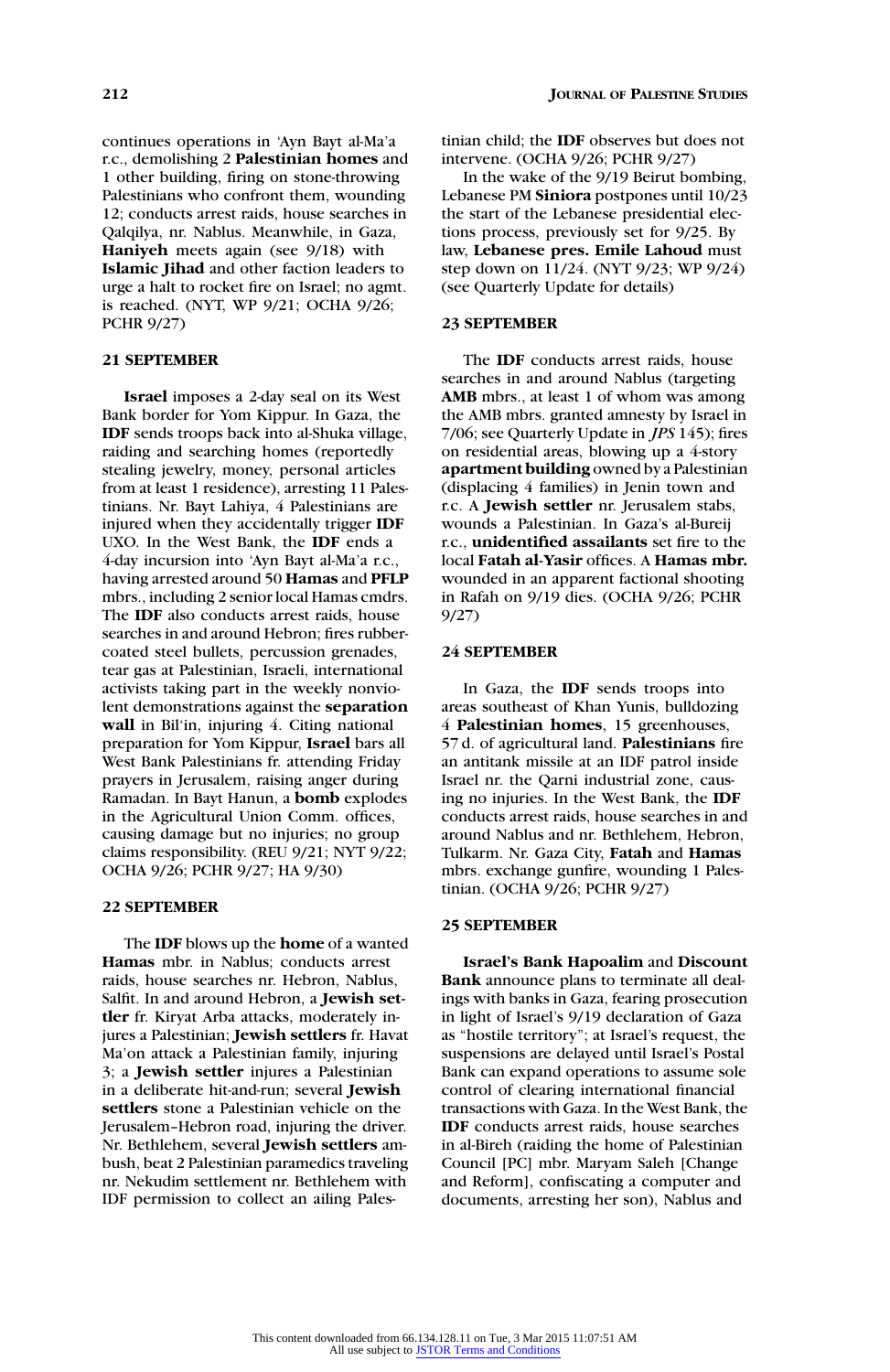nr. Bethlehem, Ramallah. **Jewish settlers and right-wing activists** announce plans to set up 5 new unauthorized outposts in the West Bank; 1,000s of activists are expected to take part in the effort during the upcoming week-long Sukkoth holiday 9/27–10/2. (NYT 9/26; OCHA 9/26; PCHR 9/27)

### **26 SEPTEMBER**

The **IDF** imposes a general closure on the West Bank and Gaza until 10/2 for the Sukkoth holidays. During the day in Gaza, the **IDF** makes an air strike on a car nr. Gaza City, assassinating **5 Army of Islam mbrs.** (Hussein Ahil, Fawzi al-Ashram, Ayman Dalul, Osama al-Rifi, Sami al-Za'im), wounding at least 1; makes 2 air strikes on suspected rocket-launching sites in n. Gaza and 3 on similar sites nr. Jabaliya r.c., causing no injuries; launches a major incursion into Bayt Hanun, with 50 tanks and bulldozers, cutting electricity to n. Gaza and firing a tank shell at a **PRC gunman** who fires on the troops (killing the gunman and hitting a home, killing **3 Palestinians** inside), wounding 30 Palestinians in armed exchanges. Late in the evening, the **IDF** makes an air strike on a rocket-launching site nr. Bayt Hanun, killing **2 Hamas mbrs.**, wounding 3 Palestinians. **Islamic Jihad** fires some 10 **rockets**, 20 **mortars** fr. Gaza into Israel, causing no damage or injuries. In the West Bank, the **PA security forces**, demonstrating their security cooperation with Israel, report turning over to the **IDF** 2 Qassam rockets they discovered in Bethlehem, giving no information on from whom they were seized; the **IDF** acknowledges receiving 2 pipelike "objects" that possibly could be used as rocket launchers. The **IDF** conducts arrest raids, house searches in and around Nablus, in al-Bireh. Meanwhile, **PA security forces** raid 3 Islamic charities in Tubas, confiscating computers, files. In Gaza's Dayr al-Balah, **unidentified gunmen** fire on an **ESF** post; ESF officers return fire; no injuries are reported. (NYT, PCHR, WP, WT 9/27; OCHA 10/3; PCHR 10/4)

#### **27 SEPTEMBER**

In Gaza, the **IDF** ends its 2-day incursion into Bayt Hanun, withdrawing troops into Israel before dawn; makes an air strike on n. Gaza later in the day, killing **1 Islamic Jihad mbr. Palestinians** fire at least 3 **rockets**, 5 **mortars** fr. Gaza into Israel, causing no damage or injuries. In the West Bank, the

**IDF** conducts arrest raids, house searches in 'Ayn Bayt al-Ma'a r.c. **Jewish settlers** fr. Alfe Menashe cut down, burn 90 Palestinian olive trees nr. Qalqilya. **Unidentified gunmen** fire on a **PA security forces** car nr. Hebron, causing no injuries. In Rafah, 2 **Hamas** mbrs**.** are injured when unknown assailants throw an explosive device at them; relatives of the wounded, most of whom are **Fatah** supporters, attempt to visit the men at the hospital but are blocked by **ESF** officers, sparking an exchange of fire that leaves 8 Palestinians wounded. (PCHR 9/27; NYT, WP 9/28; OCHA 10/3; PCHR 10/4)

### **28 SEPTEMBER**

The **IDF** patrols in Kafr Dan nr. Jenin; fires rubber-coated steel bullets, percussion grenades, tear gas at Palestinian, Israeli, international activists taking part in the weekly nonviolent demonstrations against the **separation wall** in Bil'in, injuring 5. An **Army of Islam mbr.** dies of injuries received in an 9/26 **IDF** air strike on Gaza City. (OCHA 10/3; PCHR 10/4)

After nearly a wk. of talks with **Quartet reps.** and officials from **Israel**, the **PA**, **Egypt**, **Jordan**, **Qatar**, **Saudi Arabia**, **Syria**, and the **UAE** on the sidelines of UN mtgs. in New York, the **Bush admin.** formally announces that a Palestinian-Israeli peace summit has been planned for 11/15 in Annapolis, MD. (WT 9/29; see also NYT, WP, WT 9/24) (see Quarterly Update for details)

# **29 SEPTEMBER**

The **IDF** conducts arrest raids, house searches in Bayt Fajjar nr. Bethlehem, Hebron, Kafr Dan. **Jewish settlers** fr. Itamar nr. Nablus steal olives fr. Palestinian land in nearby Yanun. In Khan Yunis, **Fatah mbrs.** protest at the Omar Bin al-Khattab Mosque over **Hamas**'s removal of the pro-Fatah imam; **ESF** officers fire on, beat demonstrators to disperse them, wounding 21 (5 with live ammunition, 16 with batons). (OCHA 10/3; PCHR 10/4)

#### **30 SEPTEMBER**

In an agmt. reached between **Hamas** and **Egypt**, apparently without Israeli knowledge, **85 Palestinians fr. Hamas, Islamic Jihad, and the PRCs** stranded in Egypt since the Gaza border was closed on 6/12 are transported in Egyptian busses to the Rafah crossing and allowed entry into Gaza before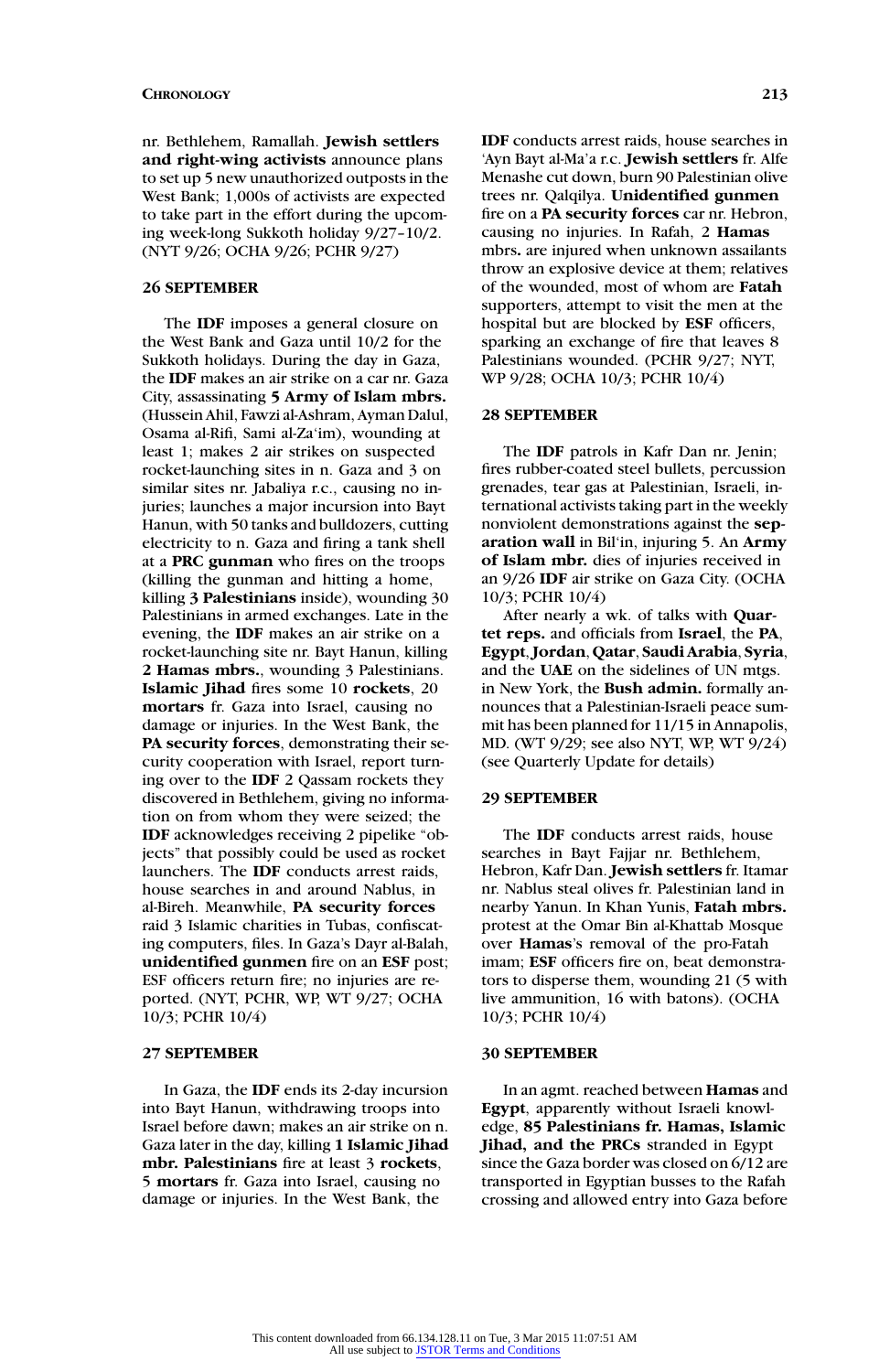dawn. The 80 include 2 Reform and Change legislators, a number of suspected **Hamas** and **Islamic Jihad** militants, and Palestinian civilians with suspected ties to Hamas whom the PA did not grant permission to return to Gaza with the 6,000 Palestinians allowed reentry last quarter (see Chronology in *JPS* 145). In Gaza, the **IDF** sends troops into areas e. of Jabaliya r.c., exchanging fire with Palestinian gunmen who confront them, killing **2 armed Palestinians**. In the West Bank, the **IDF** conducts arrest raids, house searches in and around Nablus and nr. Bethlehem, Jenin. Some **500 Jewish settlers** occupy a hill overlooking Road 60 nr. Hebron, barring Palestinian farmers fr. reaching their land. **Jewish settlers** also occupy sites nr. al-Nabi Yunis Junction in Hebron and nr. Efrat settlement (nr. Bethlehem), declare formation of 2 new unauthorized settlement outposts. (OCHA 10/3; PCHR 10/4)

#### **1 OCTOBER**

As a gesture to Abbas, Israel frees **57 Palestinian prisoners** from the West Bank (mostly **Fatah** mbrs. but also mbrs. of the **DFLP**, **PFLP**, and **PA security forces**) to mark Ramadan; the release of 29 prisoners fr. Gaza to "encourage the moderates" there is delayed until 10/2 after **Israeli pres. Shimon Peres** initially refuses to sign the releases, citing **captured IDF soldier Gilad Shalit**'s continued detention in Gaza, finally signing them late in the evening. Meanwhile, the **IDF** on the Israeli side of the Erez crossing fires at a crowd on the Palestinians side gathered to welcome home the prisoners, wounding a 14-yr.-old Palestinian boy. In the West Bank, the **IDF** conducts arrest raids, house searches in and around Nablus, in Hebron, nr. Ramallah; removes **Jewish settlers** fr. 2 unauthorized settlement outposts occupied on 9/30 as well as fr. 2 new sites occupied today nr. Elon Moreh settlement nr. Nablus and Keddumim settlement nr. Qalqilya. In Gaza, some **300 PFLP mbrs.** stage a solidarity sit-in outside the home of a **UNRWA staff mbr.** who was temporarily kidnapped, beaten by unknown assailants earlier in the day. (NYT 10/2; OCHA 10/3; PCHR 10/4)

# **2 OCTOBER**

**Israel** releases **29 Palestinian prisoners** fr. Gaza (see 10/1); once again, the **IDF** fires on Palestinians waiting at the Erez crossing to welcome the prisoners home,

wounding a Reuters cameraman. Late in the evening, the **IDF** sends troops into Khan Yunis, bulldozing agricultural land, searching and occupying Palestinian homes as observation posts, exchanging fire with local Palestinian gunmen, killing **1 armed Palestinian**. In the West Bank, the **IDF** conducts arrest raids, house searches in Nur al-Shams r.c. nr. Tulkarm, nr. Ramallah. At least **15 Jewish settlers**, escorted by **IDF** soldiers, enter and stay overnight in Joseph's Tomb nr. Nablus. **100s of Jewish settlers** set up tents on the vacated Homesh settlement site, level land, set up sand barriers; the **IDF** restricts Palestinian movement in the area. In Gaza City, **4 AMB mbrs.** are killed when explosives they are carrying detonate prematurely outside an ESF post that they apparently planned to attack; 1 passerby is wounded. (OCHA, WP 10/3; NYT, PCHR 10/4; NYT 10/5)

# **3 OCTOBER**

**Israel** seals its borders with the occupied territories until 10/6 to mark 3 minor Jewish holidays. The **IDF** makes an air strike on Rafah, assassinating **Hamas mbr. Muhammad Hassan**, wounding a 2d Hamas mbr.; sends tanks, bulldozers in to al-Fakhari nr. Khan Yunis, leveling agricultural land, firing on residential areas, killing **1 unarmed Palestinian**; sends tanks, a bulldozer into Gaza e. of Rafah to level land, clashing with local gunmen, causing no reported injuries; fires a surface-to-surface missile into Gaza at a group of armed men nr. Bayt Hanun, missing them, causing no reported damage; sends troops into s. Gaza to arrest 2 Palestinian farmers nr. al-Maghazi r.c. On the Rafah border, **2 Hamas mbrs.** are killed when a smuggling tunnel collapses. In the West Bank, the **IDF** shoots, wounds 2 Palestinian children in Hebron with live ammunition, mistaking a toy for a gun; fires on residential areas of 'Azun nr. Qalqilya, wounding a 14-yr.-old Palestinian boy; fires on stone-throwing youths in Bil'in, wounding a 9-yr.-old Palestinian boy, detaining 2 teens. In Rafah, **unidentified assailants** detonate an explosive device outside the Rafah municipal headquarters, causing no serious damage or injuries. (NYT, PCHR 10/4; OCHA 10/10; PCHR 10/11)

#### **4 OCTOBER**

**Israel** allows a technical team fr. Siemens to enter Gaza with a shipment of spare parts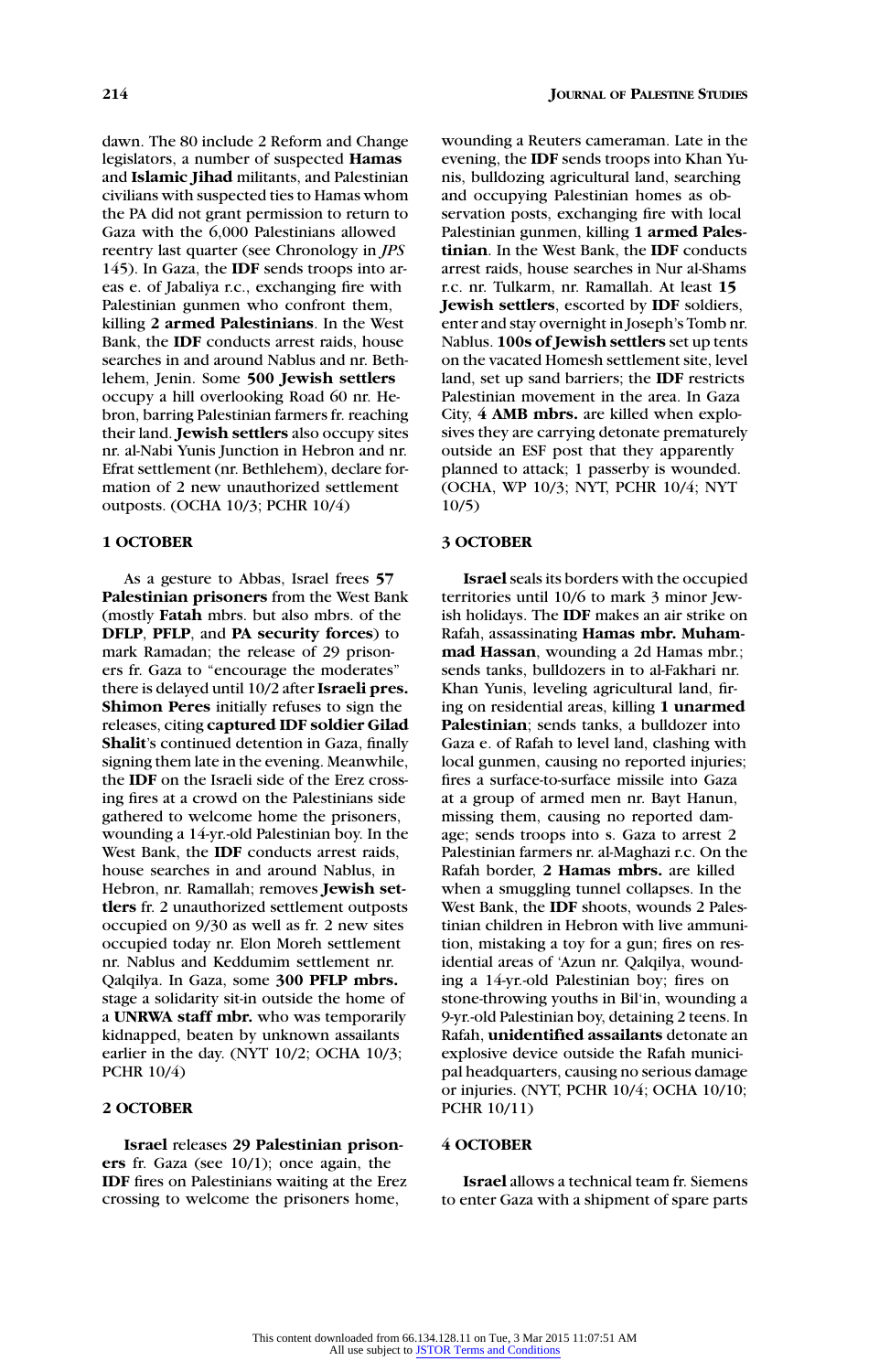and tools to perform maintenance on Gaza's power plant, expected to take about 3 wks. to complete. **IDF** troops on the Gaza border inside Israel fatally shoot a **Palestinian** who strays nr. the border fence nr. Nussayrat r.c.; sends tanks into Gaza nr. the Rafah crossing to bulldoze an **ESF** post. **Palestinians** fire a **rocket** fr. Gaza into Israel, causing no damage or injuries. In the West Bank, the **IDF** conducts arrest raids, house searches in Bil'in. **Jewish settlers** fr. Kiryat Arba steal at least 2 tons of grapes fr. a Palestinian farmer, attack and vandalize his home. **Suspected Fatah mbrs.** detonate a roadside bomb nr. an **ESF** patrol in Gaza, wounding 3 ESF mbrs. **Unidentified assailants** toss an explosive device at the **Fatah al-Yasir** offices in Khan Yunis, injuring 2 bystanders. **Gaza municipal employees** begin an openended strike to protest nonpayment of their salaries. (NYT 10/5; OCHA 10/9, 10/10; PCHR 10/11)

#### **5 OCTOBER**

The **IDF** makes an air strike on a car in Rafah carrying **Islamic Jihad's al-Quds Brigade leader 'Awad 'Abd al-Fattah al-Qiq**, missing the car, hitting a store, wounding 3 bystanders in an apparent assassination attempt. **Armed Palestinians** fire 5 **mortars**, machine guns at an **IDF undercover unit** attempting to infiltrate the Gaza border e. of al-Maghazi r.c., forcing the unit to retreat into Israel. In the West Bank, the **IDF** conducts arrest raids, house searches in Balata r.c. (where armed Palestinians detonate an explosive device nr. an IDF jeep, wounding a soldier), Nablus; fires rubber-coated steel bullets, percussion grenades, tear gas at Palestinian, Israeli, international activists taking part in the weekly nonviolent demonstrations against the **separation wall** in Bil'in, injuring 3. In Jabaliya r.c., **7,000 Islamic Jihad supporters** hold a peaceful rally to mark Jerusalem Day. In Dayr al-Balah, **300 PRC supporters** hold a peaceful rally to mark the 2d anniversary of the IDF assassination of PRC leader Jamal Abu Samhadana. **Suspected Fatah mbrs.** detonate a bomb outside the home of a local **Hamas** leader in Khan Yunis, causing no injuries. In Gaza City, **unidentified assailants** detonate an explosive device outside the home of a local **AMB** leader, causing damage but no injuries. An **unidentified Palestinian** throws a bomb at the house of a **Hamas** activist in Abasan, causing no serious damage or injuries; flees to a nearby IDF border post, where he surrenders to the IDF. (OCHA 10/10; PCHR 10/11)

# **6 OCTOBER**

In Gaza, the **IDF** sends bulldozers into the Qarni industrial zone to erect sand berms; Palestinians fire anti-tank missiles at the troops, who respond with heavy machine gun fire; no injuries are reported. The **IDF** also sends troops into al-Qarara nr. Khan Yunis, where they exchange fire with local Palestinians, causing no reported injuries. The **IDF**, armed **Palestinians** trade machine gun and mortar fire across the border e. of al-Maghazi, causing no damage or injuries. In the West Bank, the **IDF** ambushes, arrests 3 Palestinians driving in Birzeit nr. Ramallah (their political affiliation is not reported); conducts arrest raids, house searches nr. Hebron and in Qalqilya, Qabatya nr. Jenin. (OCHA 10/10; PCHR 10/11)

#### **7 OCTOBER**

**IDF** troops on the Israeli side of the Qarni crossing shoot, wound 2 Palestinian children (ages 11, 14) who stray nr. the border fence. **Islamic Jihad** fires a **Grad rocket** (more accurate, longer range [7.5–12.5 mi.] than homemade Qassam rockets [5–7.5 mi.]), 8 mortars fr. Gaza into Israel, striking 7 mi. fr. the border in Netivot, causing light damage and marking the 4th time a Grad has been fired; the IDF suspects that **Islamic Jihad** has about a dozen Grads, but the **Israeli FMin.** says **Hamas** is ultimately responsible. **Palestinians** also fire a **rocket** fr. Gaza toward Israel, but it lands nr. Bayt Hanun, injuring a Palestinian teenager. The **ESF** demolishes a smuggling tunnel on the Rafah border. In the West Bank, the **IDF** conducts arrest raids, house searches in and around Nablus (an IDF soldier is wounded in an exchange of gunfire in Balata r.c.), in al-Bireh and Ramallah, nr. Bethlehem and Jenin (targeting **Islamic Jihad**). A **prominent Gaza Christian, Protestant Holy Bible Society dir. Rami Ayyad**, is abducted and murdered, raising concerns among Gaza's Christians; no group takes responsibility. Ayyad had previously received anonymous death threats accusing him of proselytizing; **Hamas** vows to bring the murderers to justice.**Islamic Jihad mbr. 'Ali Abu Rmila**, wounded in an IDF assassination attempt on 8/25 that killed 2 other Islamic Jihad mbrs., dies of his injuries. (IFM, NYT, WP 10//8; OCHA 10/10; PCHR 10/11)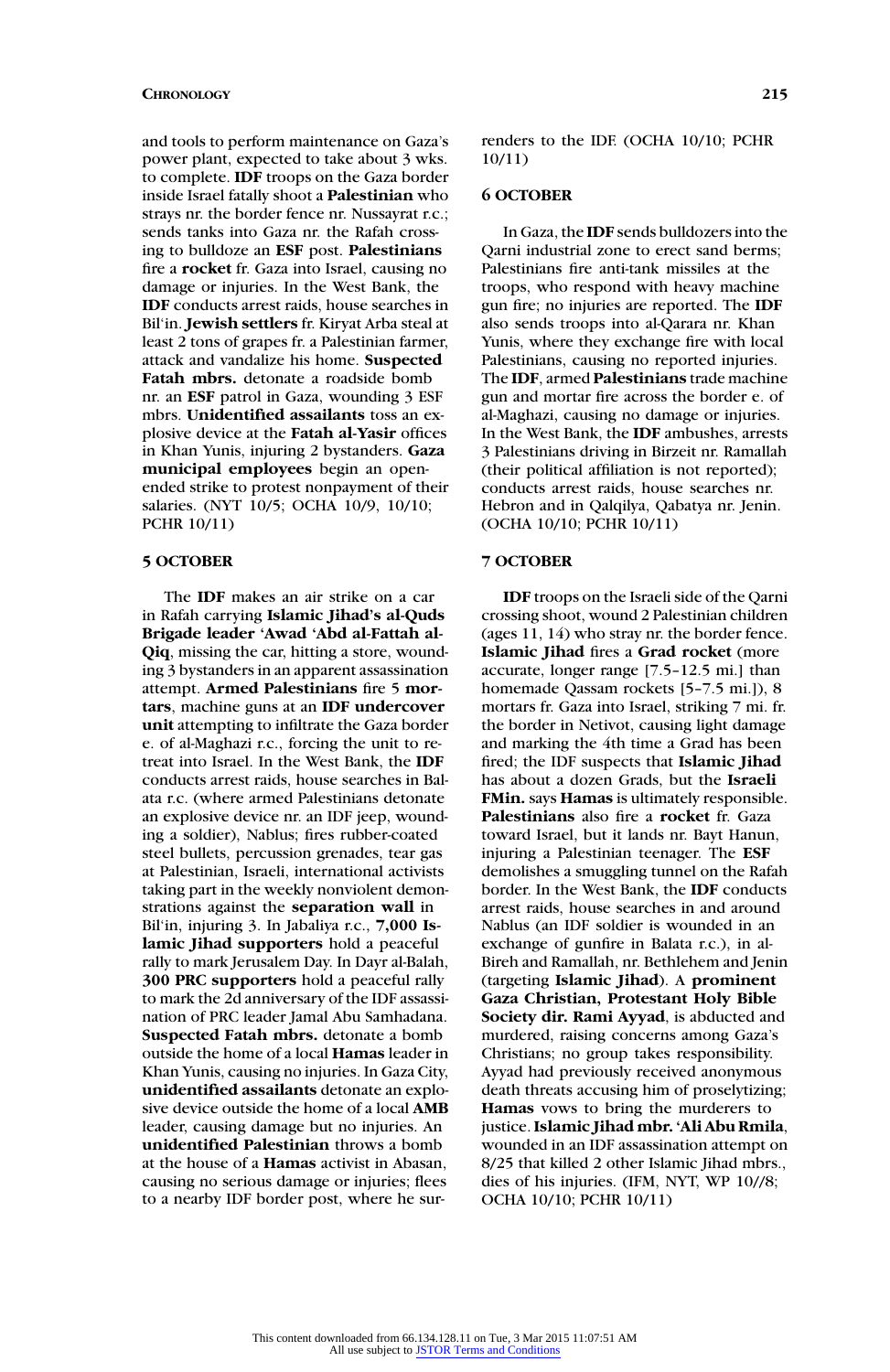### **8 OCTOBER**

The **IDF** makes an air strike targeting **wanted Hamas mbrs. Arafat al-'Arayir and Ziad Hillis** outside a mosque in Gaza City, seriously wounding both men. An **8 yr.-old Palestinian boy** is killed, his father injured when the boy accidentally triggers **IDF** UXO. In the West Bank, the **IDF** fires on stone-throwing Palestinians nr. Qalandia crossing, wounding 1; shoots, wounds 5 Palestinians attempting to sneak into Jerusalem to find work. **Jewish settlers** fr. Keddumim nr. Qalqilya attack, damage 2 Palestinian vehicles driving near the settlement. **Jewish settlers** in Hebron throw garbage, dirty water at Palestinian worshipers attempting to reach the Ibrahimi Mosque/Tomb of the Patriarchs to celebrate Laylat al-Qadr. (OCHA 10/10; PCHR 10/11)

# **9 OCTOBER**

**Israel** confirms that it is building a 10-mi. Palestinian-only road around Ma'ale Adumim settlement, linking Jericho and Bethlehem and bypassing Jerusalem, to create "transportational contiguity" btwn. Palestinian communities that would otherwise be cut off by the separation wall; critics note that 56 acres of privately owned Palestinian land and 352 acres of "state land" have been appropriated for the construction, which will also allow for the expansion and linkage of Ma'ale Adumim, Mishor Adumim, and Kedar settlements. In Gaza, the **IDF** raids and searches homes in al-Shuka, occupying several houses as observation posts (troops are still in the village at the end of the day); sends troops into al-Fakhari nr. Khan Yunis, raiding several homes, leveling lands, firing on residential areas, causing no reported injuries; sends troops into Bayt Hanun, bulldozing at least 100 d. of citrus trees and fences around a college and cemetery, withdrawing in the evening. The **ESF** creates 2 new openings in the Rafah border fence nr. Rafah's Bloc J and al-Barahma, but no passage through the openings is reported. **Egypt** allows **30 Islamic Jihad mbrs. and Palestinian civilians** stranded in Egypt since Israel sealed the Gaza borders on 6/12 to return to Gaza through the Rafah crossing (see 9/30). In the West Bank, the **IDF** conducts arrest raids, house searches in and around Bethlehem (arresting a mbr. of the Bethlehem municipal council), nr. Hebron, and in al-Bireh, Ramallah, Qalqilya (occupying homes as observation posts, firing on

Palestinian children as they leave school, wounding 2, ages 11 and 13). (NYT, OCHA, WP, WT 10/10; PCHR 10/11; OCHA 10/17)

# **10 OCTOBER**

**Israel** gives residency status to **3,500 Palestinians** living "illegally" in the West Bank, marking the 1st application approvals in 10 yrs., but refuses to act on similar cases of 1,500 Palestinians in Gaza. The **Israeli navy** fires on Palestinian fishing boats off the Rafah coast, forcing them to return to shore. **Palestinians** fire at least 1 **rocket** fr. Gaza toward Israel that lands inside the Strip, injuring a Palestinian teenager inside his home. In the West Bank, the **IDF** sends undercover units dressed as PA security officers into the Old City of Nablus, where they fatally shoot **2 Palestinians** in what may be an assassination (names and affiliations of the dead men are not reported); conducts arrest raids, house searches in and around Nablus, in al-Arub r.c., nr. Bethlehem, Hebron. **Armed Jewish settlers** close a road linking the villages of Dura and Khirbat Salama nr. Hebron; the **IDF** intervenes to reopen the road. In Hebron, **4 unidentified gunmen** fatally shoot a **suspected Palestinian collaborator** with Israel. (NYT, PCHR 10/11; OCHA 10/17; PCHR 10/18; REU 10/20)

# **11 OCTOBER**

Overnight in Gaza, the **IDF** sends troops into Dayr al-Balah and al-Maghazi r.c., conducting arrest raids and house searches, bulldozing at least 55 d. of olive and citrus groves, firing on residential areas, killing **1 Palestinian**, wounding 3, withdrawing by evening. During the day, the **IDF** bulldozes 150 d. of citrus and olive groves, 2 greenhouses, 270 beehives e. of Bayt Hanun. In Bureij r.c., 2 **Hamas** mbrs. are injured when explosives they are handling detonate prematurely. In the West Bank, the **IDF** sends undercover units into Jenin in a vehicle with Palestinian license plates to ambush and assassinate **AMB mbr. Muhammad Abu Sorour**, also shooting, wounding, and arresting AMB mbr. Hilal al-Sa'di, who is traveling with him; conducts arrest raids, house searches in al-Bireh, nr. Bethlehem and Nablus; demolishes the single shantylike structure comprising the Netzer unauthorized settlement outpost nr. Bethlehem (which has been removed by the IDF and rebuilt by settlers several times since its 1st incarnation in 2005). In 'Azun nr. Qalqilya,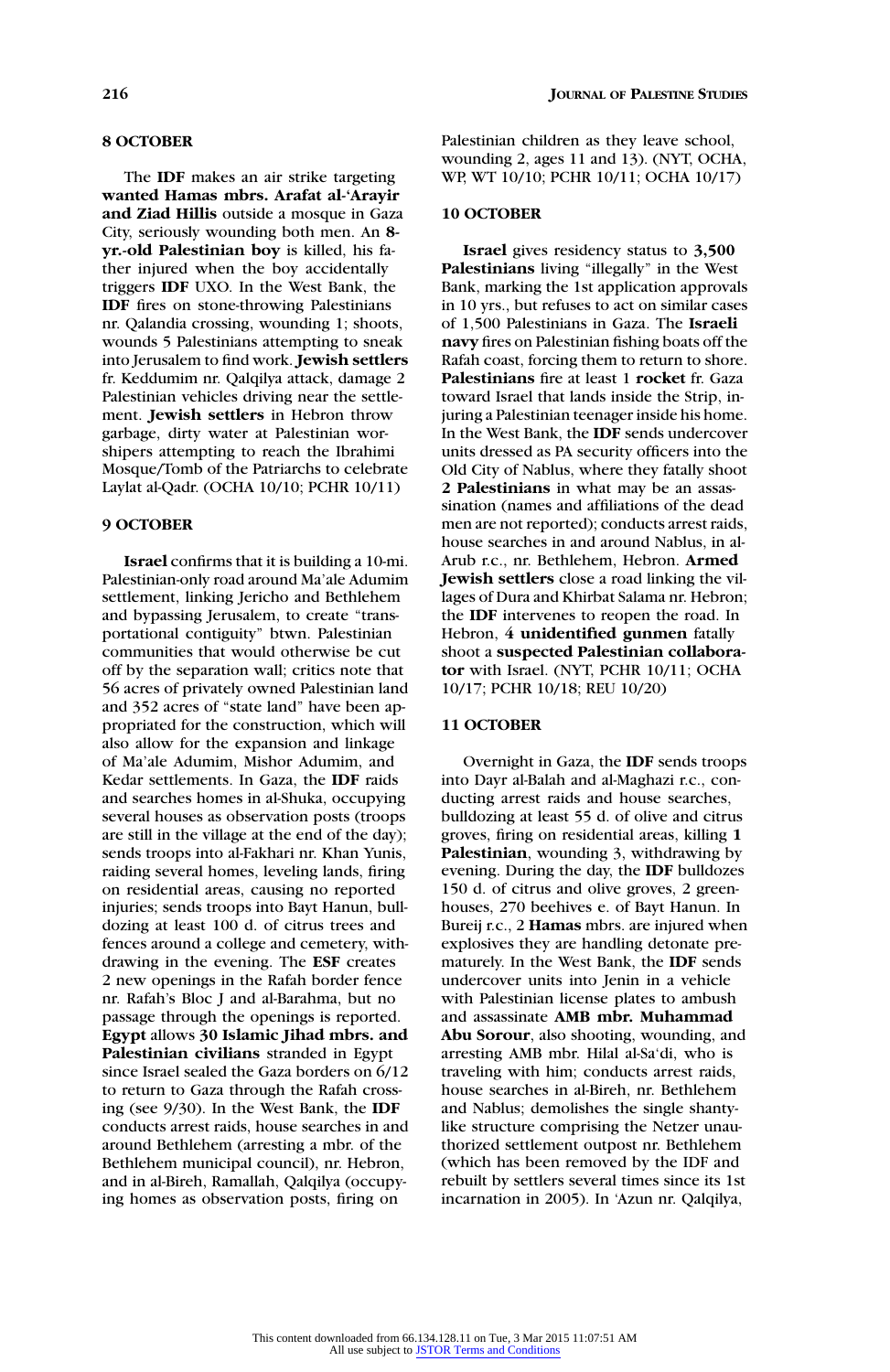the **IDF** deliberately fires on the main electricity transformer, cutting power to the village; bulldozes 7 d. of Palestinian crops; issues military orders confiscating 390 d. of Palestinian land for construction of the **separation wall**. A **Jewish settler fr. Kiryat Arba** injures a 2-yr.-old Palestinian girl in a deliberate hit-and-run. Some **700 Fatah mbrs.** in al-Maghazi r.c. hold a rally commemorating local Palestinians killed in the 6/07 clashes with Hamas. (NYT 10/12; OCHA 10/17; PCHR 10/18)

# **12 OCTOBER**

**IDF** troops at the Nahal Oz crossing shell an alleged rocket-launching site e. of Gaza City, damaging several homes, killing **1 Hamas mbr.**, wounding 3 Hamas mbrs., a woman, 5 children. The **IDF** also bulldozes Palestinian land nr. the Qarni industrial zone. In the West Bank, the **IDF** conducts arrest raids, house searches nr. Bethlehem. (WP 10/13; OCHA 10/17; PCHR 10/18)

### **13 OCTOBER**

The **IDF** sends troops into areas northwest of Bayt Lahiya to bulldoze 5 d. of citrus trees, temporarily detaining farmers working in the area, withdrawing by evening. **Palestinians** fire 2 **mortars** fr. al-Maghazi r.c. toward Israel; both land inside Gaza, causing no damage or injuries. In the West Bank, the **IDF** conducts arrest raids, house searches in and around Ramallah, nr. Nablus (arresting a **PA General Intelligence** officer); fires rubber-coated steel bullets, percussion grenades, tear gas at Palestinian, Israeli, international activists taking part in the weekly nonviolent demonstration against the **separation wall** in Bil'in, injuring 4. **Jewish settlers** fr. Elon Moreh nr. Nablus deny local Palestinian farmers access to their land nearby the settlement; the **Palestinian District Coordination Office (DCO)** contacts its **IDF** counterpart, which refuses to intervene. (OCHA 10/17; PCHR 10/18)

# **14 OCTOBER**

**IDF** troops on the Gaza border fire a shell into Gaza City, wounding a Palestinian teenager. The **IDF** also sends troops into Gaza Valley village to conduct arrest raids, house searches. In the West Bank, the **IDF** conducts arrest raids, house searches in and around Hebron. **Suspected Hamas mbrs.** kidnap and beat a **Fatah** activist in Khan

Yunis. In Gaza City, some **200 Palestinians** stage a sit-in outside the PC headquarters to protest the **PA**'s refusal to issue passports and travel documents for Gazans (see Quarterly Update in *JPS* 145). (OCHA 10/17; PCHR 10/18)

**Rice** opens 4 days of shuttle diplomacy in the region in an effort to encourage Israel and the PA to bridge gaps on a joint statement to be released at the proposed 11/15 Annapolis summit and to build regional support for the conference. (IFM 10/14; NYT, WP, WT 10/15) (see Quarterly Update for details)

### **15 OCTOBER**

**IDF** troops on the Gaza border e. of Gaza Valley fire on Palestinian farmers who stray nr. the border fence, seriously wounding 1. The **ESF** demolishes 2 smuggling tunnels under the Rafah border. In the West Bank, the **IDF** sends undercover units into Qalqilya in 5 cars with Palestinian license plates in search of wanted **Izzeddin al-Qassam Brigades** mbr. Yahiya Abu Awad (who is not found), surrounding several homes, demolishing 1 **Palestinian home**, searching another, firing on stone-throwing Palestinians who confront them, seriously wounding 1; conducts arrest raids, house searches in and around Jenin, and nr. Hebron, Ramallah, Salfit (imposing a curfew and firing on Palestinian children returning from school, wounding 3). (OCHA 10/17; PCHR 10/18)

# **16 OCTOBER**

Overnight, the **IDF** launches major arrest raids, house searches in and around Nablus, clashing with armed Palestinians, killing **local AMB leader Basim Abu Saria** and **a 71-yr.-old Palestinian man**, wounding 8 Palestinians (2 gunmen, 1 cameraman for the German press agency, and 5 bystanders, including a woman and a child); during the operation, the IDF blows up an apartment in a 4-story complex, damaging 2 other apartments, 10 nearby buildings, 4 cars, 7 electricity relays, 3 water pipes, displacing 3 Palestinian families (20 persons). Also in the West Bank, the **IDF** sends troops into Anabta nr. Tulkarm, firing on stone-throwing youths who confront them, wounding 1; conducts arrest raids, house searches nr. Bethlehem, Hebron and in al-Bireh, Jenin town and r.c., Ramallah. In 2 separate incidents nr. Nablus, **Jewish settlers** attack Palestinians harvesting olives; the **Palestinian DCO** contacts its **IDF** counterpart, which removes the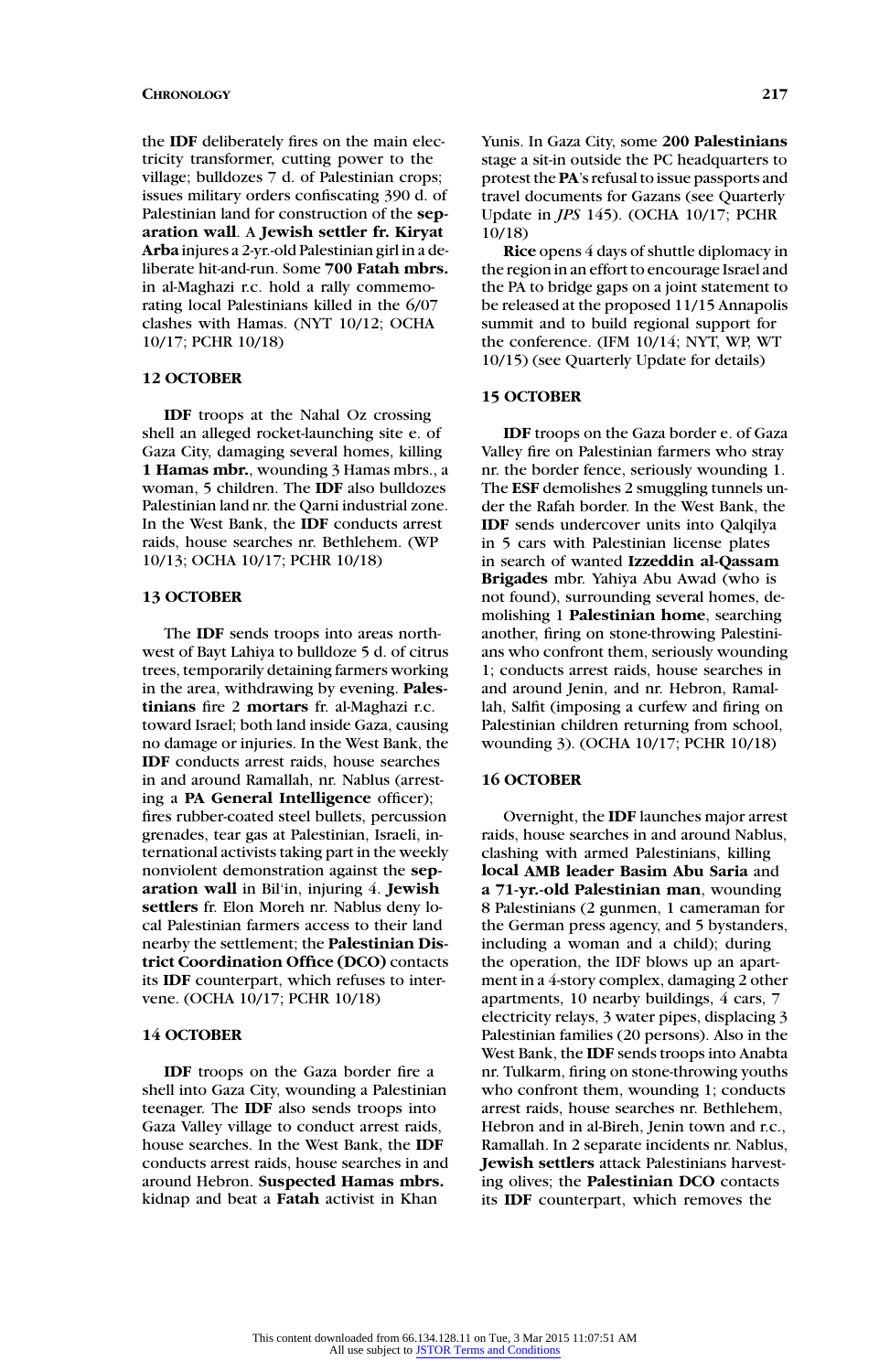settlers; 1 Palestinian is injured. In Gaza, the **IDF** bulldozes 3 d. of Palestinian olive groves nr. Qarni crossing; **Palestinians** fire 3 **mortars** at the troops, who respond with heavy machine gun fire; no injuries are reported. (NYT, OCHA 10/17; PCHR 10/18)

### **17 OCTOBER**

Overnight in Gaza, the **IDF** sends tanks and bulldozers supported by aircraft into Abasan, raiding and searching homes, occupying several houses as observation posts, bulldozing 23 d. of olive trees, demolishing 1 **Palestinian home**, clashing with local gunmen (including firing tank shells and making air strikes), leaving **1 IDF soldier**, **1 Hamas mbr.** dead, wounding 6 armed Palestinians and 1 bystander. In the West Bank, the **IDF** conducts arrest raids, house searches in and around Nablus and Tulkarm (arresting at least 1 **AMB** mbr. who was among the AMB mbrs. granted amnesty by Israel in 7/06; see 9/23), in Qabatya, and nr. Hebron, Ramallah. **Jewish settlers** fr. Karnei Shomron steal a harvest of olives fr. a Palestinian farmer nr. Qalqilya. In Gaza City, **4 mbrs. of a Palestinian clan** are killed in clashes with **ESF** when the ESF attempts to arrest 1 family mbr. for firing on an ESF patrol earlier in the day; the ESF arrests 25 family mbrs. In Gaza City, **100 Palestinians** demonstrate outside the UN Special Coordinator's Office (UNSCO) against the continued closure of the Rafah border. (NYT, PCHR 10/18; OCHA 10/24; PCHR 10/25)

#### **18 OCTOBER**

In Gaza, the **IDF** conducts arrest raids, house searches in al-Shuka, exchanging fire with local gunmen, wounding 1 armed Palestinian, 1 bystander. In the West Bank, the **IDF** patrols in Sarra nr. Nablus, firing percussion grenades in residential areas, then firing rubber-coated steel bullets at Palestinians who confront them, causing no reported casualties; conducts arrest raids, house searches in and around Nablus, in Dahaysha r.c. nr. Bethlehem (confiscating 1 car, destroying 2) and Tulkarm (firing on residential areas, seriously wounding an 8-yr.-old girl), and nr. Hebron, Jenin. **Jewish settlers** fr. Kiryat Arba barricade a road used by Palestinians nr. the settlement. An **ESF officer**, **3 mbrs. of the Fatah-affiliated Hillis clan** are killed, 30 Palestinians are wounded in an armed clash in Gaza City that erupts when ESF officers came to a house looking

for clan members believed to have opened fire on a traffic police checkpoint on 10/16, wounding 3 bystanders. (NYT 10/19; OCHA 10/24; PCHR 10/25)

#### **19 OCTOBER**

In Gaza, the **IDF** sends tanks, a bulldozer into the Gaza airport site, exchanging heavy fire (heavy machine guns, mortars) with **Hamas** mbrs., causing no reported injuries; occupies a strip of land in the al-Hawouz area northeast of Bayt Lahiya. In the West Bank, the **IDF** patrols in Mas'ha nr. Salfit, firing percussion grenades and live ammunition in residential areas, causing no reported injuries; conducts arrest raids, house searches in and around Jenin, Nablus; begins bulldozing confiscated land nr. Salfit for the expansion of the Burkin industrial zone; fires rubber-coated steel bullets, percussion grenades, tear gas at Palestinian, Israeli, international activists taking part in nonviolent demonstrations against the **separation wall** in Bil'in (injuring 5, including a journalist covering the demonstration) and al-Ma'sara nr. Bethlehem (lightly injuring 3). **Hamas**, **Islamic Jihad mbrs.** exchange fire in Khan Yunis's al-Rihab Mosque, wounding 3 Palestinians, after Hamas allegedly attempts to seize control of the building. (OCHA 10/24; PCHR 10/25)

# **20 OCTOBER**

The **IDF** fires a surface-to-surface missile at central Bayt Lahiya in an attempt to assassinate 3 **Hamas** mbrs., missing them but injuring 3 bystanders, damaging 2 homes and a car. The **Israeli navy** fires on **2 Islamic Jihad mbrs.** in a boat off the Gaza coast, killing them. The **IDF** also withdraws troops from a strip of land northeast of Bayt Lahiya occupied on 10/19. In the West Bank, the **IDF** conducts arrest raids, house searches nr. Hebron, Nablus, Ramallah; raids and searches homes, checks IDs of residents in Bayt Jala nr. Bethlehem. **Jewish settlers** fr. Shavei Shomron nr. Nablus, escorted by **IDF** troops, attack Palestinians harvesting olives nearby. **Jewish settlers** fr. Beitar Ilit nr. Bethlehem beat a Palestinian passing by the settlement. **Jewish settlers** fr. Karnei Shomron steal a harvest of olives fr. a Palestinian farmer nr. Qalqilya. In Gaza City, mbrs. of a **Fatah-affiliated clan** fire on a car of **Hamas mbrs.**, sparking clashes that leave **3 Palestinians** dead (1 clan member, 2 bystanders), 35 wounded. In Rafah, **ESF officers** attempt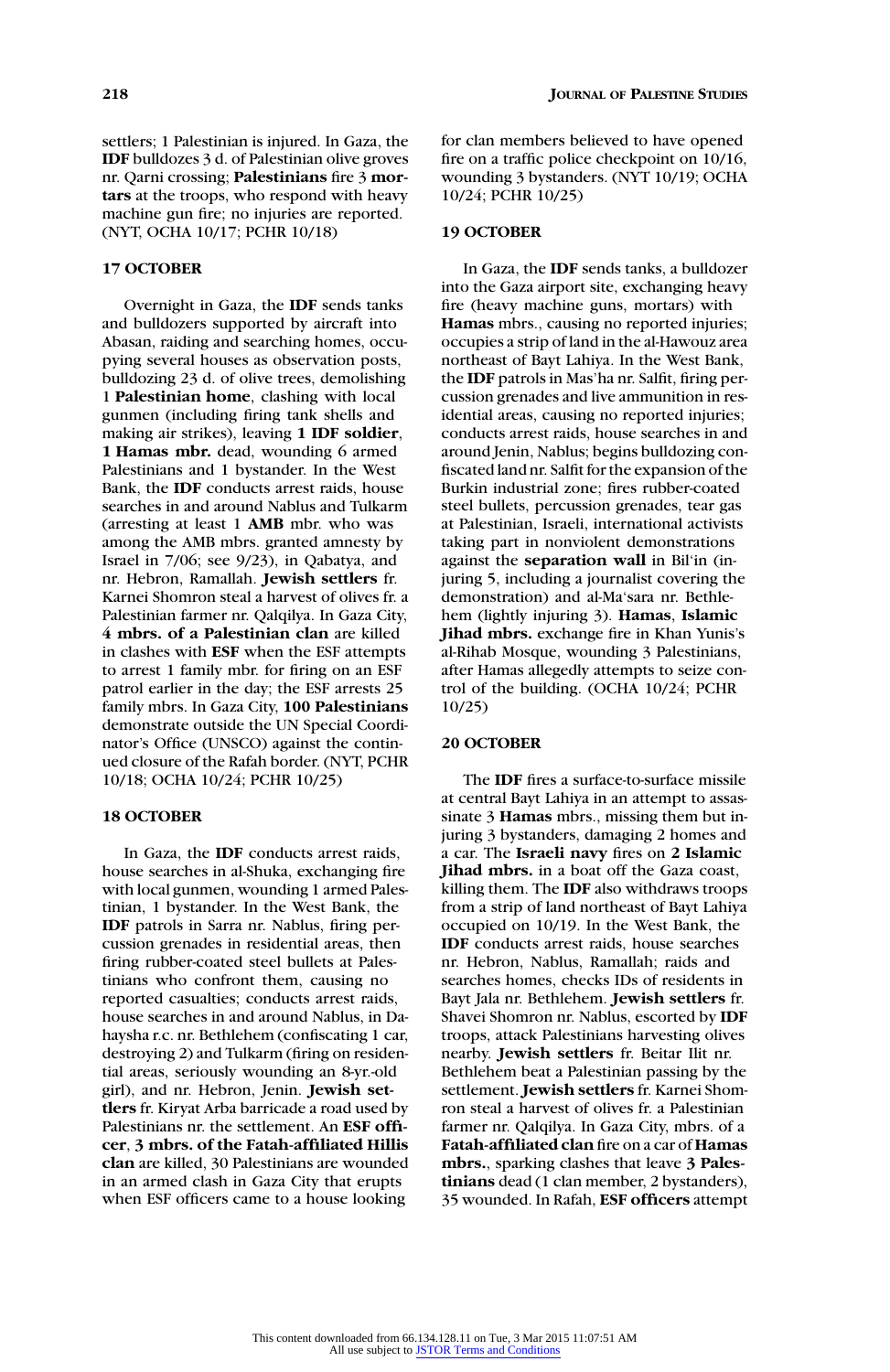to confiscate a vehicle fr. armed **Islamic Jihad mbrs.**, sparking an exchange of fire that leaves **1 Palestinian** bystander dead and 16 Palestinians (including bystanders) injured. (WP, WT 10/21; OCHA 10/24; PCHR 10/25)

#### **21 OCTOBER**

**IDF** troops on the n. Gaza border nr. Bayt Hanun fire a surface-to-surface missile at 4 **Hamas** mbrs. nearly 1.5 mi. inside the border, wounding 1. **Gaza hospitals** announce that they have suspended surgeries because **Israel** is blocking the import of anesthesia drugs. In the West Bank, the **IDF** deliberately fires on, disables an electricity network in Sa'ir nr. Hebron; conducts arrest raids, house searches in and around Nablus. A **Jewish settler** fr. Ariel kills a **40-yr.-old Palestinian man** in a deliberate hit-and-run nr. Kafr Qasim. **Jewish settlers** fr. Beitar nr. Bethlehem attack a Palestinian passing nr. the settlement. In Rafah, an **Islamic Jihad mbr.**shoots, wounds a **Hamas mbr.** outside his home. Later in Rafah, **Hamas**, **Islamic Jihad** mbrs. exchange heavy fire (including RPGs), leaving **1 Islamic Jihad mbr.** dead and 12 Palestinians injured; the leaderships of Hamas, Islamic Jihad, and the PRCs intervene to end the fighting. In Gaza City, **100 Palestinians** stage a sit-in outside the Palestinian Council headquarters to protest the PA's halt to issuing passports and travel documents for Gazans. (Deutsche Presse-Agentur 10/21; OCHA 10/24; PCHR 10/25)

#### **22 OCTOBER**

In Gaza, the **IDF** makes an air strike on an **ESF** vehicle in al-Bureij r.c., wounding 1 ESF mbr. **Palestinians** fire 7 **rockets** fr. Gaza into Israel; the **IDF** responds by shelling suspected launching site; no injuries or damage are reported. In the West Bank, the **IDF** makes a major raid on Jenin targeting Islamic Jihad, demolishing 1 building, fatally shooting **2 Islamic Jihad mbrs.** in an exchange of fire that also leaves 1 IDF soldier wounded; conducts arrest raids, house searches in and around Nablus. Around half of the **2,200 Palestinian prisoners** in Israel's Ketziot prison riot against searches by guards, leaving 14 prisoners, 15 guards injured. An **8-yr.-old Palestinian girl** wounded by the **IDF** during 10/18 arrest raids in Tulkarm dies. In Gaza City, **100 Palestinians** protest outside the UNSCO building against the PA's halt to issuing passports and travel documents for Gazans. (WT 10/23; NYT, OCHA, WP 10/24; PCHR 10/25)

Lebanese PM **Siniora** delays elections for a 2d time until 11/12 to give the governing coalition and opposition more time to agree on a compromise candidate. (NYT, WP 10/23) (see 9/22)

### **23 OCTOBER**

The **IDF** makes an air strike on Gaza City, assassinating **PRC leader and Interior Min. official Mubarak Hasanat**; bulldozes at least 150 d. of Palestinian citrus groves nr. Bayt Hanun, also demolishing a storehouse and fuel tank. The **Israeli navy** fires on Palestinian fishing boats off the Bayt Lahiya coast, forcing them to return to shore. **Palestinians** fire 8 **rockets** fr. Gaza into Israel, causing damage but no injuries; the **IDF** responds by shelling launching sites, causing no reported injuries. An **ailing 77 yr.-old Palestinian** dies at the Erez crossing when the **IDF** denies him transit to an Israeli hospital despite having the proper Israeli permits. **PA security forces** raid the home of a **Hamas** mbr. in Hebron, confiscating a computer, personal belongings. A **Palestinian prisoner** dies of injuries sustained in the 10/22 riot in Israel's Ketziot jail. (NYT, OCHA, WP 10/24; PCHR 10/25)

# **24 OCTOBER**

After **PRC** members fire more than 20 **rockets** into Israel (causing no damage or injuries) to protest the 10/23 assassination of PRC head Hasanat, Israeli DM **Barak** authorizes the **IDF** to cut electricity for several hrs. to parts of Gaza fr. which rockets were fired.; **Dep. DM Matan Vilnai** says that targeted power cuts will increasingly be used to punish the Palestinians as long as rocket fire continues and that he expects electricity to be cut by two-thirds in the coming weeks. In the evening, **IDF** fires a surface-to-surface missile at a suspected rocket-launching site e. of Gaza City, killing **2 Palestinian boys** (ages 14, 17), wounding 2 other Palestinians; sends troops into Abasan, where they clash with armed Palestinians, wounding 2. A **Hamas mbr.** is killed when a smuggling tunnel on the Rafah border collapses. In the West Bank, the **IDF** conducts arrest raids, house searches in and around Bethlehem and Hebron, and in Jenin r.c. **Jewish settlers** fr. Yitzhar nr. Nablus prevent local Palestinians fr. harvesting their olive groves. Armed **Palestinians** fire on a bus stop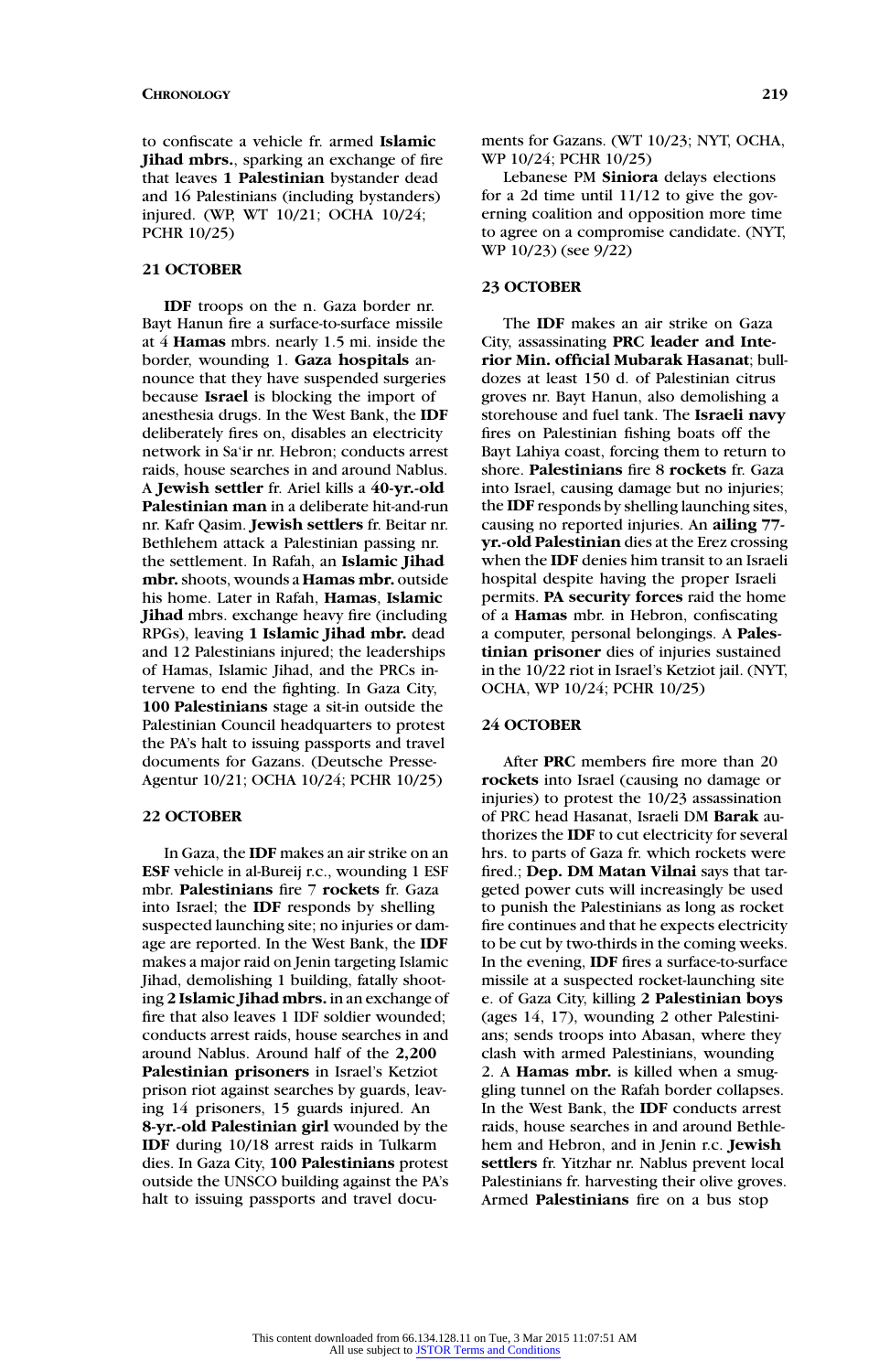outside Ariel settlement, wounding 3 Jewish settlers. **ESF officers** storm and occupy a Fatah office in central Gaza; no injuries or arrests are reported. Some **5,000 Hamas supporters** stage marches in n. Gaza camps in support of Palestinian prisoners in Israeli jails. (PCHR, WT 10/25; OCHA 10/31; PCHR 11/1)

# **25 OCTOBER**

**Israeli human rights groups** petition the **Israeli High Court** to halt the government's 10/24 plan to cut electricity to Gaza to pressure Hamas, arguing collective punishment, forcing the **IDF** to suspend implementation.**Israel**says that it will continue to cut 1% of Gaza's electricity for 15 mins. at a time as a "symbolic" response to Palestinian rocket fire until Israel's atty. gen. rules otherwise. Overnight and into the afternoon, **IDF** troops conduct arrest raids, house searches in Khan Yunis, also bulldozing 30 d. of agricultural land. During the day, the **IDF** sends infantry units into the Bayt Lahiya area (to engage several armed Palestinians laying a roadside bomb, killing **1 Palestinian**, arresting another), the border area e. of Jabaliya r.c. (where they clash with armed Palestinians, killing **1 Palestinian**), and areas nr. Abasan (where they engage with armed Palestinians, killing **1 Palestinian**, wounding 4). **Palestinians** fire an RPG at an IDF jeep patrolling the Gaza border nr. al-Bureij r.c., missing the target, causing no damage or injuries. A Palestinian is injured in Dayr al-Balah when explosives he is handling detonate prematurely. In the West Bank, the **IDF** fires rubber-coated steel bullets on Palestinian children holding 2 peaceful demonstrations in Hebron and nearby al-Arub r.c. in support of Palestinian prisoners, injuring 3 (ages 13, 16, 17) and arresting 1 (age 14); conducts arrest raids, house searches in and around Nablus, and in Tulkarm (also firing on residential areas, causing damage but no injuries). In Ramallah, **Palestinians** demonstrate for the release of **Hamas** mbrs. held by the PA; PA security forces disperse the protesters. An **ESF officer** dies of injuries received in the 10/18 clash with the Fatah-affiliated Hillis clan in Gaza City. (NYT, WT 10/29; OCHA 10/31; PCHR 11/1)

# **26 OCTOBER**

**IDF** troops clash with armed Palestinians in, make 2 air strikes on Gaza City, killing at least **4 Hamas and Islamic Jihad mbrs.**, wounding at least 5. The **IDF** also conducts land-leveling operations inside the Gaza border e. of Gaza City. **Egyptian border police** find, demolish 2 smuggling tunnels on the Rafah border. In the West Bank, the **IDF** conducts arrest raids, house searches in Nablus (also raiding an Islamic charity, confiscating computers and files), nr. Jenin; fires percussion grenades, rubber-coated steel bullets at 2 groups of stone-throwing Palestinians in Hebron, injuring 4; fires rubber-coated steel bullets, percussion grenades, tear gas at Palestinian, Israeli, international activists taking part in the weekly nonviolent demonstration against the **separation wall** in Bil'in (injuring 3). **Jewish settlers** fr. Ramat Yishai nr. Hebron attack and vandalize a nearby Palestinian home; the **IDF** intervenes to halt the attack. **Palestinians** stone a Jewish settler vehicle nr. Ramallah, injuring 2 settlers. (NYT 10/27; OCHA 10/31; PCHR 11/1)

# **27 OCTOBER**

The **IDF** sends troops into Wadi al-Silqa in central Gaza, raiding and searching homes, occupying several as observation posts, imposing a curfew, firing on anyone on the streets (wounding 2 unarmed Palestinians), bulldozing a greenhouse and 1 d. of land. In the West Bank, the **IDF** conducts arrest raids, house searches nr. Qalqilya, Tulkarm. In Khan Yunis, **suspected Fatah mbrs.** detonate a bomb under an **ESF** vehicle outside an ESF post, causing no injuries. (OCHA 10/31; PCHR 11/1)

# **28 OCTOBER**

To increase pressure on **Hamas**, **Israel** announces that it will begin curtailing fuel shipments to Gaza by up to 11% and that it has permanently closed the Sufa crossing (closed on 10/26 and 10/27 for the weekend), leaving Kerem Shalom (fully controlled by Israel) the sole crossing point for goods and humanitarian aid. (Officially the government calls the move "self-defense.") Israel says that it will allow into Gaza "the minimum amount of food and medicines necessary to avoid a humanitarian crisis." In Gaza, the **IDF** shoots, wounds a Palestinian fisherman laying nets on the Bayt Lahiya coast; sends troops into al-Shuka, where they exchange tank and heavy machine gun fire with armed Palestinians firing RPGs, leaving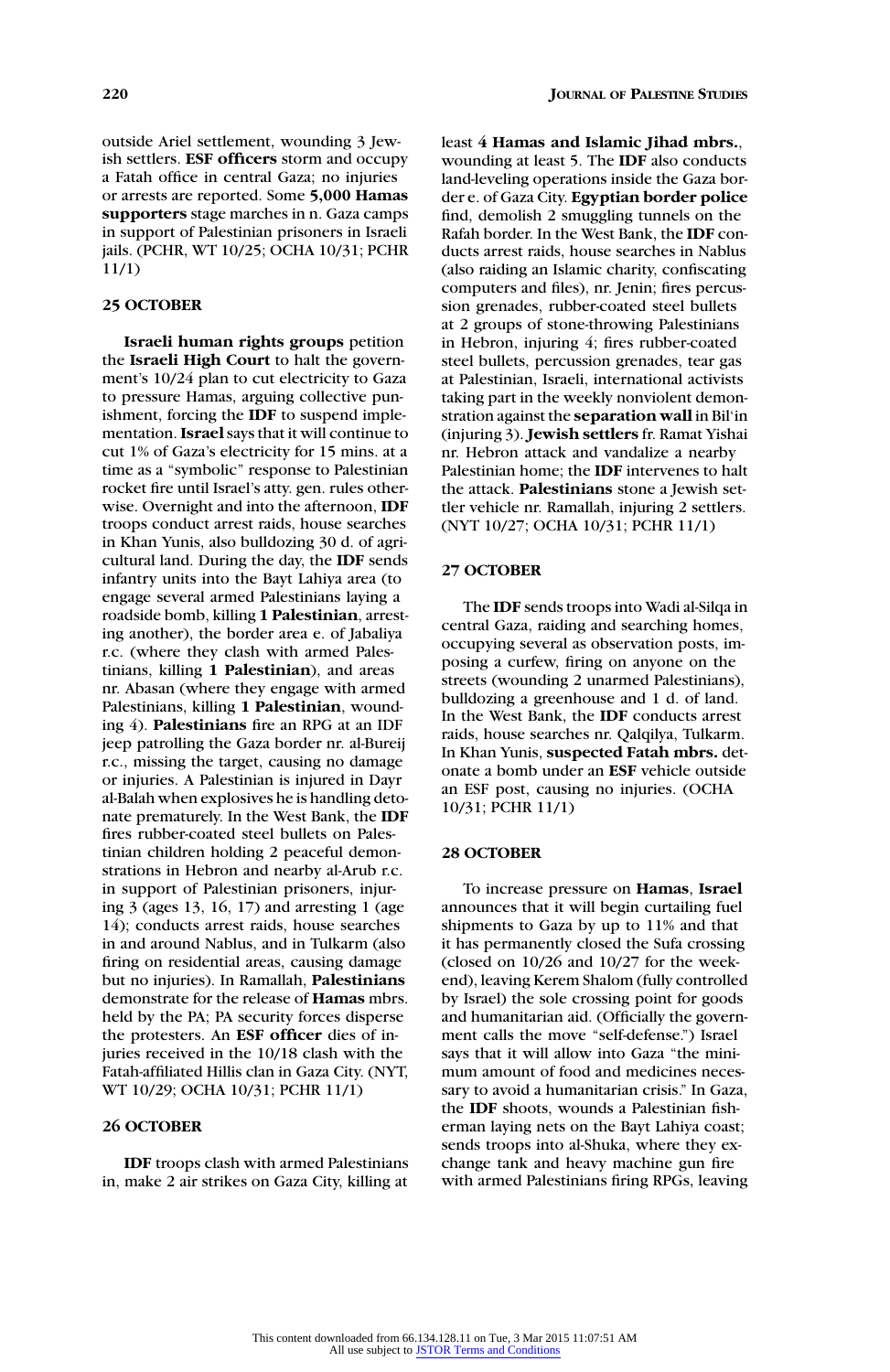**1 Hamas mbr**., **1 IDF soldier dead**, 2 IDF soldiers wounded; conducts land-leveling operations inside the Gaza border nr. Dayr al-Balah, firing on residential areas, causing no reported injuries. **Palestinians** fire an RPG at an IDF jeep patrolling the Gaza border e. of al-Maghazi r.c., missing the target, causing no damage or injuries. In the West Bank, the **IDF** conducts arrest raids, house searches in and around Nablus, nr. Bethlehem, Hebron, Jenin, Ramallah. **Jewish settlers** fr. Itamar nr. Nablus harass Palestinians harvesting olives nearby; the **IDF** intervenes, forcing the settlers to leave. In Gaza City, some **300 PA workers** stage a peaceful sit-in to protest nonpayment of their salaries. (NYT, WP, WT 10/29; OCHA 10/31; PCHR 11/1)

#### **29 OCTOBER**

Before dawn, **Hamas** mbrs. fire at least 2 **rockets** fr. Gaza into Israel fr. the property of an UNRWA school in Bayt Hanun, causing no damage or injuries. Nearly 2 hrs. later, the **IDF** sends troops into the area in response, occupying the school and surrounding area while classes are in session, clashing with and making an air strike on Hamas mbrs., leaving **3 Hamas** gunmen, 1 **Palestinian civilian**, **1 IDF soldier** dead and 2 IDF soldiers, 2 Hamas mbrs., 7 bystanders (including 2 children) seriously wounded. The **Israeli navy** fires on Palestinian fishermen along the Rafah coast, damaging an UNRWA building; the **UNRWA** condemns the incidents. In the West Bank, the **IDF** conducts arrest raids, house searches in and around Nablus (exchanging fire with local Palestinians, leaving 1 IDF soldier wounded), in Qalqilya, and nr. Hebron, Jenin. In Hebron, **unidentified gunmen** fire on a **PSF** patrol, wounding 5 PSF officers. In Ramallah, **Palestinians** demonstrate for the release of **Hamas** mbrs. held by the PA; PA security forces disperse the protesters. (NYT, WP 10/30; OCHA 10/31; IFM, PCHR 11/1; NYT 11/2)

### **30 OCTOBER**

The **IDF** makes an air strike on an ESF post in Abasan in s. Gaza, killing **4 ESF officers**; makes a 2d air strike on a suspected rocket-launching site in Jabaliya r.c., hitting a home, wounding 6 Palestinian civilians (ages 1, 3, 29, 30, 75, 82). **Palestinians** fire 2 **rockets**, 5 **mortars** fr. Gaza into Israel,

causing damage but no injuries; the **IDF** shells the launching site, causing no reported injuries. Late in the evening, the **IDF** sends troops into Dayr al-Balah, conducting arrest raids and house searches, occupying a home as an observation post, leveling land to improve lines of site; launches a similar operation in al-Shuka (Palestinian militants fire on the troops, detonate a roadside bomb, causing no injuries). In the West Bank, the **IDF** bulldozes the farming community of **Khirbat Qussa**, located btwn. the **separation wall** and the Green Line nr. Hebron, demolishing the 15 **homes**, 12 cave dwellings, and 27 sheep pens comprising the village, evicting the 267 residents to the "Palestinian" side of the separation wall. The **IDF** also conducts arrest raids, house searches nr. Jenin, Nablus, Salfit; raids a number of stores and a bank in Ramallah. **Jewish settlers** fr. Brakha nr. Nablus prevent Palestinians fr. reaching their olive groves; the **IDF** intervenes, forcing the settlers to leave. The **IDF** also intervenes to prevent **Jewish settlers** fr. Elon Moreh nr. Nablus fr. blocking Palestinians access to their olive groves nearby. Inside Israel, some **100 Israeli police officers** make an overnight raid on the Galilee Druze village of Pekiin to arrest men suspected of vandalizing a cell phone antenna, firing live ammunition at stonethrowing residents who protest the predawn incursion, wounding 10s. An **AMB mbr.** wounded by the **IDF** in Nablus on 10/16 dies. (NYT, OCHA, PAP, WP 10/31; PCHR, WT 11/1)

#### **31 OCTOBER**

The **IDF** occupies strategic high points inside the Gaza border nr. Bayt Lahiya, firing surface-to-air missiles at a group of armed Palestinians (missing them, causing no damage or injuries) and on a car carrying a local **Islamic Jihad** military cmdr., wounding him in an apparent assassination attempt; conducts bulldozing operations inside the Gaza border nr. Bayt Lahiya; continues operations in al-Shuka. **Islamic Jihad mbrs.** fire an RPG at an IDF patrol inside the Israeli border nr. al-Bureij r.c., missing the target and causing no injuries; the **IDF** responds with heavy machine gun fire, killing **1 Islamic Jihad mbr. Egyptian border police** detain 3 **PRC** mbrs. who entered Egypt through a tunnel under the Rafah border. In the West Bank, the **IDF** imposes a roundthe-clock curfew on 'Azun nr. Qalqilya after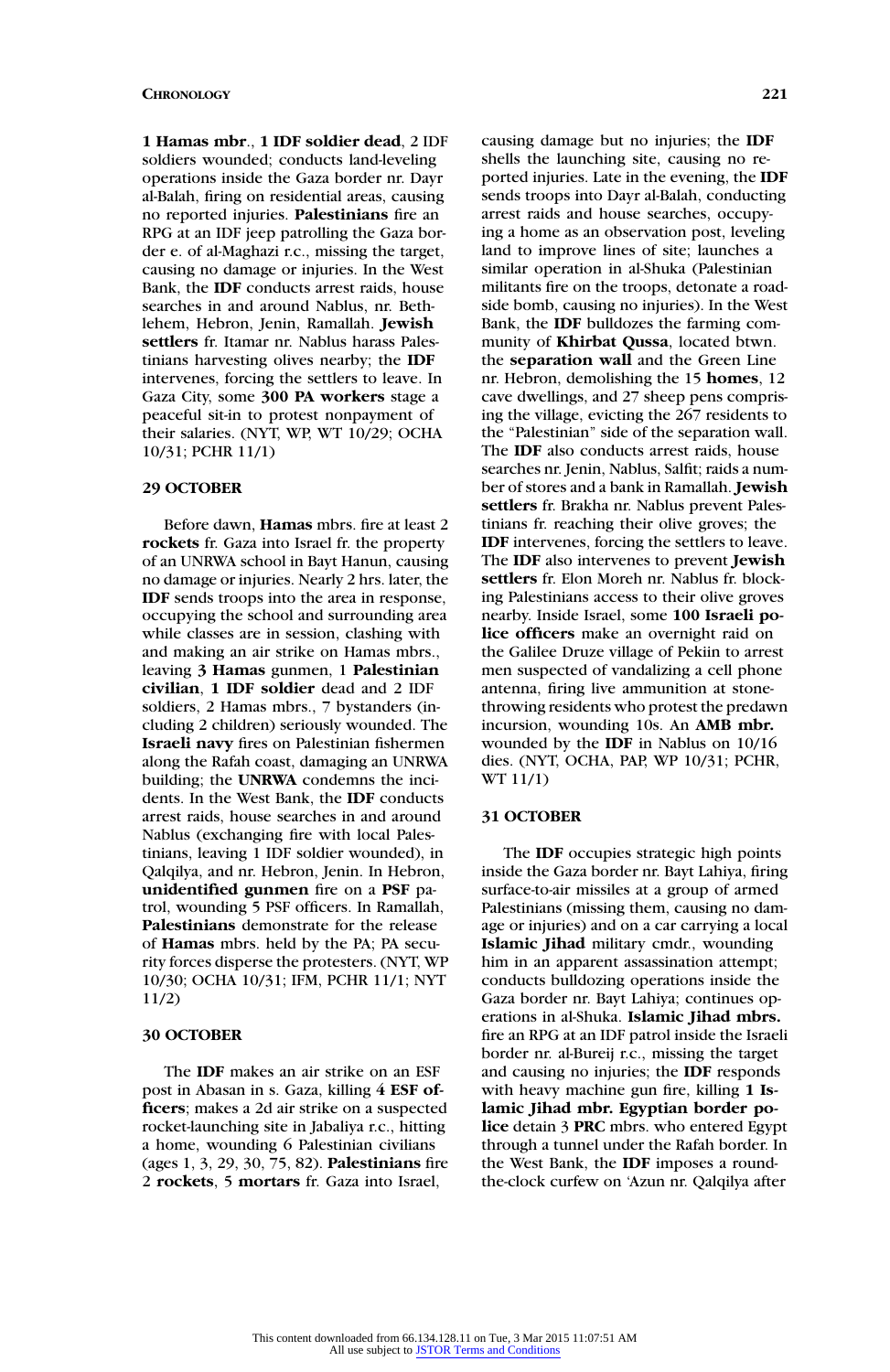Palestinian youths throw stones at Jewish settler vehicles, causing no injuries; conducts arrest raids, house searches in Nablus and neighboring Balata r.c., nr. Ramallah. **Unidentified gunmen** fire on **Abbas'**s residence in Ramallah, causing damage but no injuries. (PCHR 11/1; OCHA 11/7; PCHR 11/8)

# **1 NOVEMBER**

In Gaza, the **IDF** withdraws fr. al-Shuka, ending a 3-day arrest and bulldozing operation, having wounded 2 Palestinians, demolished 2 **Palestinian homes**; fires a tank shell at Palestinians collecting scrap metal nr. the n. Gaza border, wounding 6; makes 2 air strikes on suspected rocket-launching sites nr. Bayt Hanun, damaging an UNRWA school; sends bulldozers and tanks to uproot trees and level land to clear lines of sight nr. the Erez crossing, firing on residential areas of nearby Bayt Hanun, causing no reported injuries; conducts similar bulldozing operations along the border e. of Jabaliya r.c. and Rafah; demolishes 7 smuggling tunnels on the Gaza-Egypt border. **Palestinians** fire 9 **rockets** fr. Gaza into Israel, causing light damage but no injuries; the **IDF** responds with air strikes, heavy machine gun, tank, surface-to-surface missile fire on launch sites across Gaza, wounding 10 Palestinians. In the West Bank, the **IDF** makes an overnight incursion into 'Azun nr. Qalqilya, imposing a curfew, firing on residential areas, wounding 2 Palestinian children (ages 13, 14) before withdrawing late in the morning; raids, searches, occupies 3 Palestinian homes in Hebron, citing the need to protect local settlers; conducts arrest raids, house searches in and around Nablus. In Hebron, **unidentified assailants** set fire to a **PA security forces** vehicle. (NYT 11/2; OCHA 11/7; PCHR 11/8)

### **2 NOVEMBER**

For the 1st time since 6/07, **Abbas** meets with **4 West Bank Hamas officials** in an effort to encourage them to split fr. their Gaza counterparts. In Nablus, the **PA** deploys a new 308-mbr. policing unit trained by Western advisers at a multimillion dollar training facility in Jericho; they will form part of a new National Security Force unit set up to "operate in coordination with Israeli forces to fight crime and terrorism" as part of **Abbas's** new security effort "to restore law and order" in the West Bank, in keeping with road map requirements; the unit will patrol during the day only, while the IDF will continue night operations. In Gaza, the **IDF** makes an air strike on an ESF post nr. Rafah, killing **1 ESF officer**, wounding 3. Nr. Bayt Hanun, 2 Palestinians are injured when a mortar they are preparing misfires. A Palestinian is injured when a smuggling tunnel under the Rafah border collapses. In the West Bank, the **IDF** lifts the round-the-clock curfew on 'Azun imposed on 10/31; conducts arrest raids, house searches in Tulkarm town, r.c. and nr. Qalqilya; fires rubber-coated steel bullets, percussion grenades, tear gas at Palestinian, Israeli, international activists taking part in the weekly nonviolent demonstration against the **separation wall** in Bil'in (injuring 1 demonstrator, 1 journalist). **Jewish settlers** fr. Kiryat Arba and Harsina in Hebron attack, vandalize nearby Palestinian homes, also beating 1 Palestinian. (NYT, WT 11/3; NYT 11/6; OCHA 11/7; PCHR 11/8; NYT 11/14)

# **3 NOVEMBER**

The **IDF** seizes a shipment of body armor from the **U.S.** meant for **PA presidential guard** units in Nablus (which will support the new policing unit deployed on 11/2). In Gaza, the **IDF** levels land inside the Gaza border e. of Dayr al-Balah. In the West Bank, the **IDF** withdraws fr. 3 Palestinian homes in Hebron occupied on 11/1; conducts arrest raids, house searches in Tulkarm, nr. Hebron. **Jewish settlers** fr. Givat Havon in Hebron stone a nearby Palestinian home, assault a 10-yr.-old Palestinian boy. (OCHA 11/7; PCHR, PAP 11/8; NYT 11/14)

# **4 NOVEMBER**

In Gaza, the **IDF** makes an air strike on a concrete factory nr. Jabaliya r.c., killing **3 Palestinian employees**, wounding a passerby; fires surface-to-surface missiles at the same site an hr. later as onlookers gather to view the damage, killing a **Palestinian child**, seriously wounding a 2d bystander; fires a missile at a group of Islamic Jihad mbrs. nr. the Bayt Hanun border, killing **1 Islamic Jihad mbr.**; fires on another Islamic Jihad mbr. who approaches the border fence nr. al-Bureij r.c., wounding him; fires on Palestinian farmers working their field e. of Dayr al-Balah, wounding 1; bulldozes land inside the Gaza border n. of Bayt Lahiya; finds, demolishes 7 smuggling tunnels on the Gaza-Egypt border.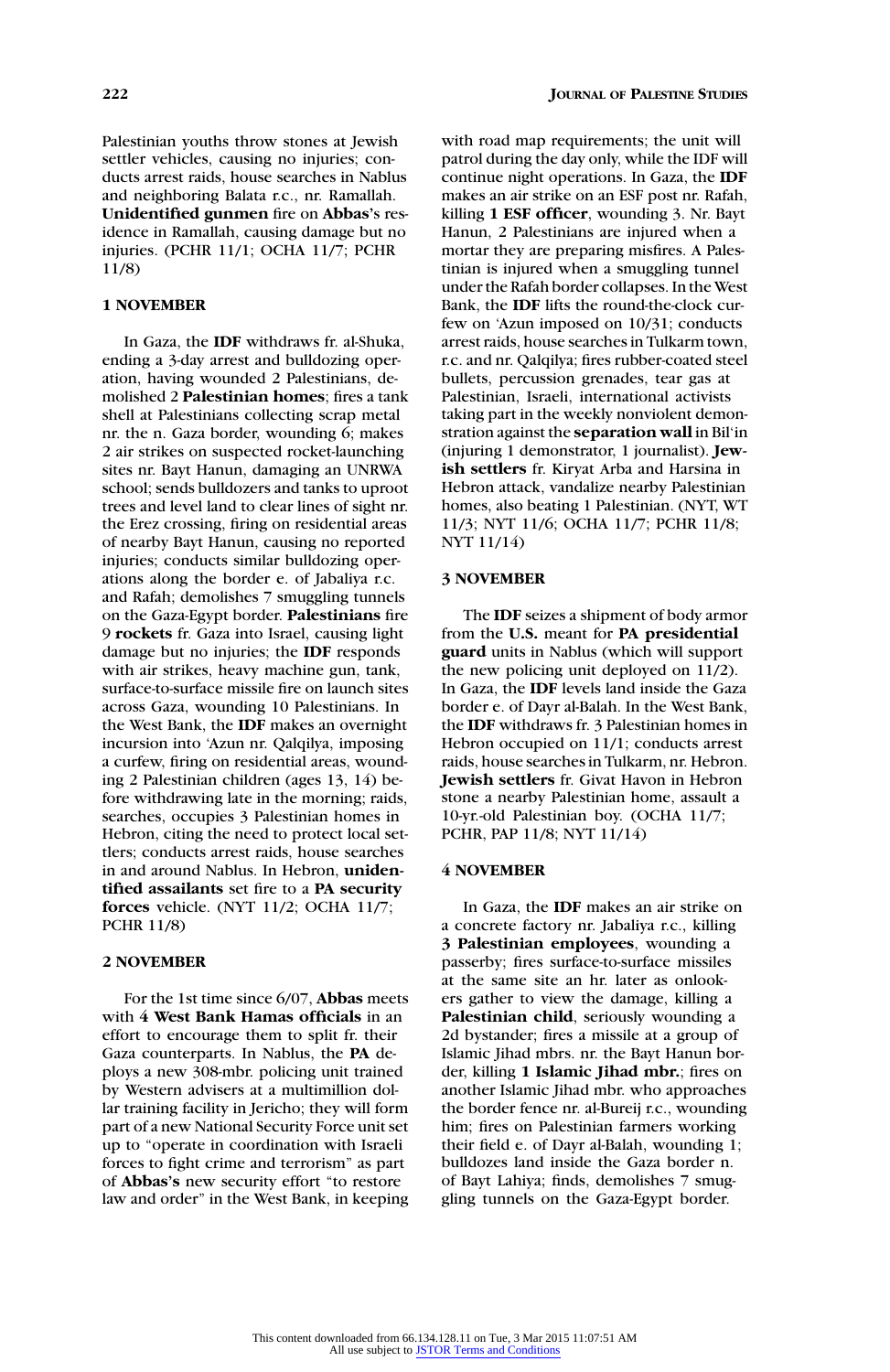**Palestinians** fire at least 4 **rockets**, 4 **mortars** fr. Gaza into Israel, causing no damage or injuries; the **IDF** responds with air strikes and surface-to-surface missile fire on the launch sites, causing no reported injuries. In the West Bank, the **IDF** conducts arrest raids, house searches in and around Tulkarm r.c., nr. Qalqilya. (IFM 11/4; OCHA 11/7; PCHR 11/8)

With **Abbas** and **Olmert** making little headway on a joint statement for the Annapolis summit, **Rice** returns to the region for a 3-day visit to press the parties to begin implementing their outstanding road map obligations to build mutual confidence and momentum for the upcoming summit. The U.S. has still not issued formal invitations, and the admin. is widely expected to push the meeting off until later in 11/07. (IFM 11/4; NYT, WP 11/5; NYT 11/6) (see Quarterly Update for details)

# **5 NOVEMBER**

In the West Bank, the **IDF** imposes a day-long curfew on 'Azun (see 11/2) after Palestinian youths allegedly stone Jewish settler vehicles in the area; conducts arrest raids, house searches in and around Jenin and in Hebron, Nablus. In Jerusalem, **Israeli police** impersonating an **Israel TV (ITV) Channel 2** news crew arrest a Palestinian wanted for making unspecified threats; ITV's chmn. and Israeli journalist associations condemn the police, saying the deception could endanger real journalists. Nr. Hebron, a Palestinian boy is injured when he accidentally triggers **IDF** UXO. The PA's newly deployed **Nablus policing unit** (see 11/2) makes an arrest raid on Balata r.c., clashing with wanted **AMB** mbrs., leaving up to 10 Palestinians wounded; the PA stresses that it undertook the raid because the AMB was challenging its authority, not because of AMB actions against Israel. In Gaza, **1,000s of Palestinians** stage a protest march to the Rafah border to demand a lifting of the siege; **ESF** officers fire into the air to keep the demonstrators fr. reaching the crossing. (AP, HA, NYT 11/6; OCHA 11/7; PCHR 11/8; NYT 11/14)

#### **6 NOVEMBER**

In Gaza, the **IDF** sends troops into Wadi al-Silqa, raiding and searching homes, detaining 50 Palestinians for questioning, demolishing 3 **Palestinian homes**, damaging 4 others, bulldozing 80 d. of agricultural land, before withdrawing late in the evening. In the West Bank, the **IDF** conducts arrest raids, house searches in and around Hebron and Jenin (firing on stone-throwing Palestinian youths who confront them, wounding 1), in Balata r.c. (demolishing the **home** of a wanted Palestinian), Qalqilya. In central Gaza, **unidentified gunmen** ambush, attempt to kidnap the al-Maghazi r.c. municipal dir., who escapes. Also in al-Maghazi, local leaders of **Fatah al-Yasir**, **Hamas**, the **PRCs** hold a demonstration to protest the upcoming Annapolis peace talks. In Hebron, the **PSF** orders classes at the Palestine Polytechnic University suspended, surrounds the campus to prevent recent tensions btwn. the **Hamas**-dominated student council and a **Fatah**-affiliated student group fr. erupting into violence. (OCHA 11/7; PCHR 11/8)

# **7 NOVEMBER**

In Gaza, the **IDF** conducts arrest raids, house searches, ID checks in Um al-Nasser nr. Bayt Lahiya, detaining 67 Palestinians for questioning, firing on residential areas (particularly to hold back a group of journalists attempting to reach the area) and making an air strike on a previously destroyed Palestinian home. Overnight, the **IDF** raids Balata r.c., blows up the **home** of a senior **AMB** mbr., causing no reported injuries. Late in the evening, the **IDF** conducts arrest raids, house searches in Nablus and nr. Hebron, Jenin, Salfit, Tulkarm. The **U.S.** complains that **Israel** is not allowing **Abbas's security forces** to expand their control of the West Bank before the Annapolis conference, citing the 11/3 confiscation of body armor intended for the PA presidential guard and the continuing raids on Nablus since the new PA security force has been deployed there, undermining its credibility. (PCHR, PAP, WT 11/8; PCHR 11/15)

# **8 NOVEMBER**

In the West Bank, the **IDF** demolishes 2 **Palestinian homes** nr. Bethlehem; conducts arrest raids, house searches in and around Jenin, in Balata r.c., nr. Bethlehem. (PCHR 11/15)

### **9 NOVEMBER**

**IDF** troops on the n. Gaza border fatally shoot **2 Palestinian children** (ages 14, 15)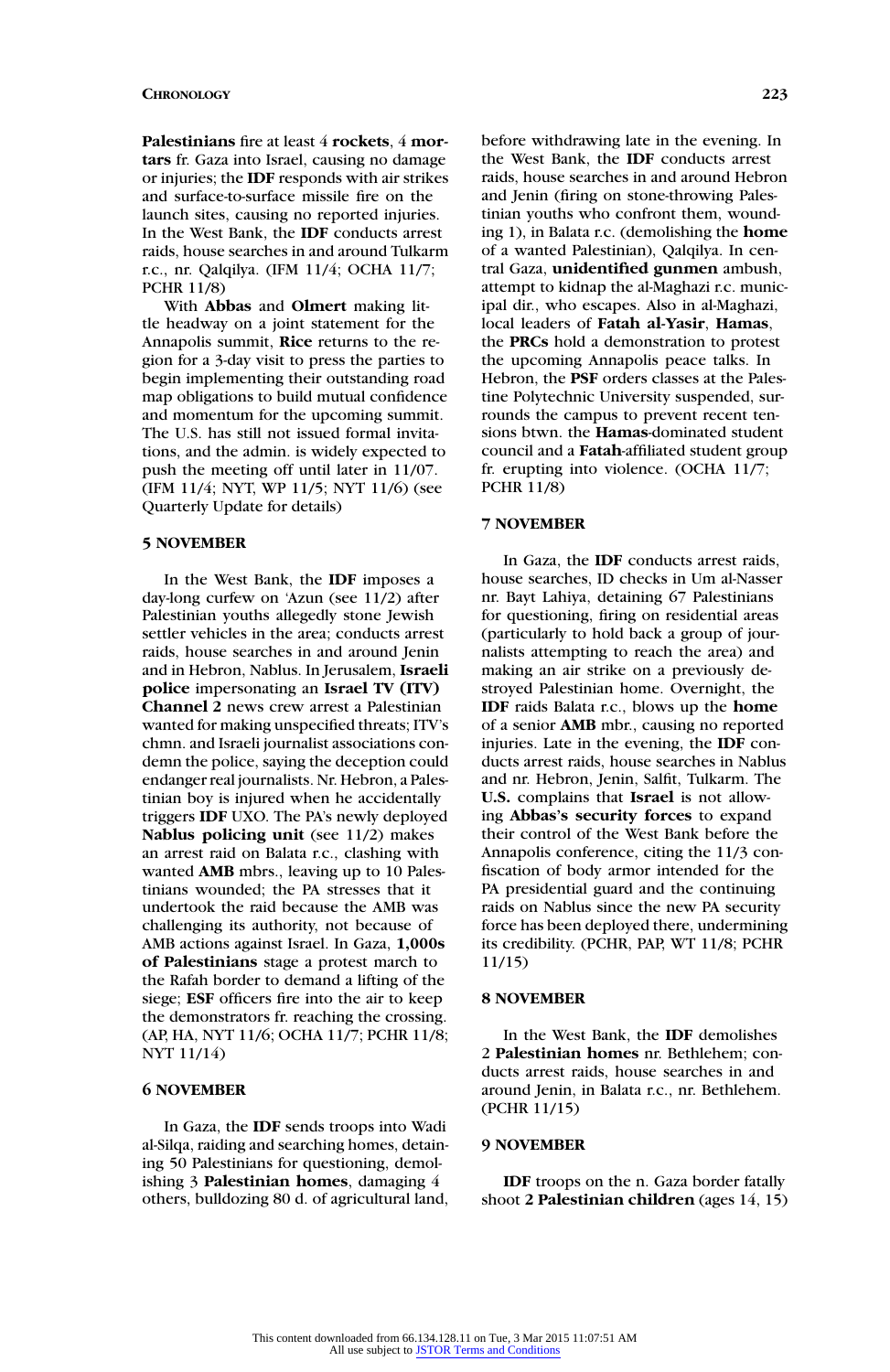who stray nr. the border fence. In the West Bank, the **IDF** patrols in Jenin town and r.c, and nearby Tubas, firing on residential areas, causing no injuries. (PCHR 11/15)

#### **10 NOVEMBER**

**IDF** troops on the Gaza border e. of Gaza City fire a surface-to-surface missile at an unmanned rocket launcher, striking nr. a civilian vehicle driving in the area, killing **1 Palestinian bystander**, wounding 6. (PCHR 11/15)

Lebanese PM **Siniora** postpones presidential elections a 3d time, until 11/21—3 days before Pres. **Lahoud** must step down. (WP, WT 11/11) (see 10/22)

# **11 NOVEMBER**

The **IDF** sends 2 tanks, 2 armored personnel carriers to take up positions in the fmr. Nisanit settlement site nr. the n. Gaza border. In the West Bank, the **IDF** conducts arrest raids, house searches in and around Tulkarm town and r.c. and in Bethlehem (arresting **Change and Reform PC mbr. Khalid Tafish**), Ramallah (arresting Change and Reform PC mbr. **Salih**). On the 3d anniversary of **Yasir Arafat**'s death, **1,000s of Fatah supporters** hold a memorial rally in Ramallah. (NYT, WP 11/13; PCHR 11/15)

# **12 NOVEMBER**

In the West Bank, the **IDF** conducts arrest raids, house searches in Nablus, nr. Qalqilya. In Gaza City, **Hamas and ESF mbrs.** violently disperse a massive rally (estimates range fr. 150,000 to 250,000) organized by **Fatah** to mark the 3d anniversary of Arafat's death, firing live ammunition and beating demonstrators, killing **7 Palestinians**, wounding around 85; the **AMB** accuses Hamas of arresting 250 Fatah supporters. (NYT, WP, WT 11/13; WP 11/14; PCHR 11/15; NYT 11/16)

#### **13 NOVEMBER**

**IDF** troops on the Gaza border e. of Dayr al-Balah fire on Palestinian farmers working their fields, wounding 1. In the West Bank, the **IDF** demolishes a Palestinian shop nr. Salfit; conducts arrest raids, house searches nr. Bethlehem, Hebron, Nablus, Tulkarm. **Palestinians** stone a Jewish settler vehicle

nr. Ramallah, lightly injuring the driver. In Gaza, **Hamas** continues an arrest campaign targeting Fatah a day after a huge Fatah rally in Gaza City ended in violence, detaining up to **450 Fatah supporters** for "incitement." (NYT, WP 11/14; PCHR 11/15; OCHA 11/21)

# **14 NOVEMBER**

The **IDF** withdraws fr. the fmr. Nisanit settlement site in n. Gaza, reoccupied on 11/11. In the West Bank, the **IDF** conducts arrest raids, house searches in and around Bethlehem, nr. Ramallah; patrols in Nablus and neighboring 'Ayn Bayt al-Ma'a, Balata camps. A **Palestinian** dies of injuries sustained in previous **Fatah**-**Hamas** clashes. (OCHA 11/21; PCHR 11/22)

### **15 NOVEMBER**

**IDF** troops on the n. Gaza border fire a surface-to-surface missile at a group of Palestinians preparing to fire a **rocket** into Israel, killing **2 Palestinian resistance mbrs.**, wounding 4; exchange fire with Palestinian gunmen across the border nr. Erez crossing, causing no reported injuries; make air strikes on as many as 5 suspected rocket-launching sites in the Bayt Hanun area, causing no reported injuries; shell an open area nr. Bayt Hanun, causing no reported injuries. **Hamas** organizes large rallies in Gaza City (7,000), Rafah (3,000), al-Bureij r.c. (2,000), and Nussayrat r.c. (2,000) to protest ongoing Israeli excavations nr. the al-Aqsa Mosque. A **Palestinian** is killed when a smuggling tunnel under the Rafah border collapses. In the West Bank, the **IDF** conducts arrest raids, house searches in Bethlehem; patrols in, fires on residential areas of Balata r.c., Nablus; erects checkpoints, checks IDs in al-Bireh. **Jewish settlers** fr. Aley Zahav and P'duel w. of Salfit vandalize a nearby Palestinian home, light a fire near the house, damage a car and an animal pen; **IDF** troops observe but do not intervene. In Gaza City, **unidentified assailants** detonate an explosive device outside an **ESF** post, causing damage but no injuries. Later, **unidentified assailants** detonate a bomb outside **Fatah al-Yasir** offices nearby, causing significant damage but no injuries.**ESF officers** find, dismantle another explosive device in Gaza City; the target of that attack is unclear. (OCHA 11/21; PCHR 11/22)